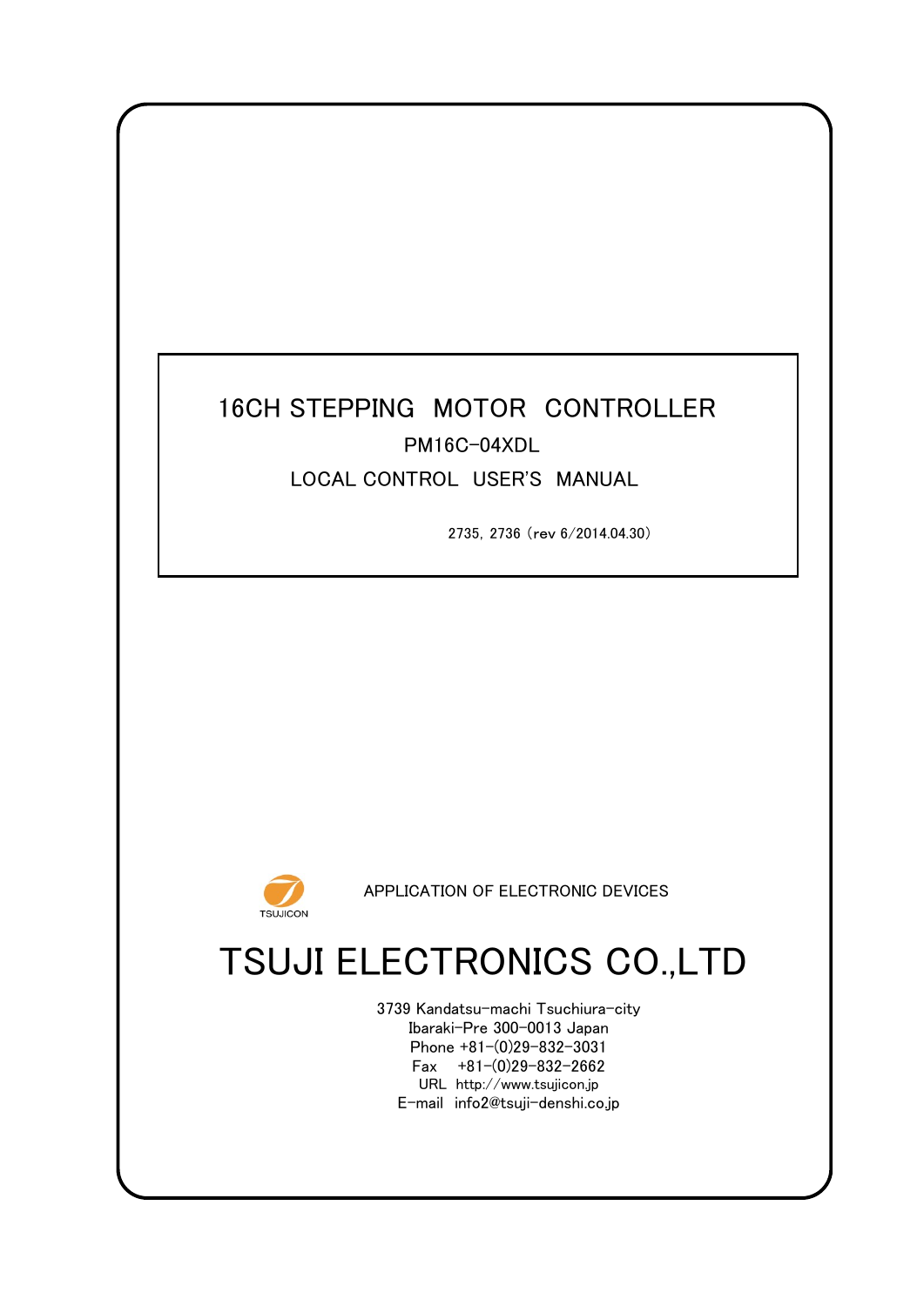# **CONTENTS**

|      | 1. Abstract                                                                                   | $\mathbf 1$    |
|------|-----------------------------------------------------------------------------------------------|----------------|
| 1.1  | Features                                                                                      |                |
| 1.2  | The architecture of this unit                                                                 | $\overline{2}$ |
| 1.3  | The system of operation                                                                       | $\overline{2}$ |
|      | 2. Front key switches                                                                         | 3              |
|      | 3. Screen of operation                                                                        | 6              |
| 3.1  | Initial screen                                                                                | 6              |
| 3.2  | Motor control screen                                                                          | 6              |
| 3.3  | Mode set screen                                                                               | 7              |
| 3.4  | The way of data set in mode set screen                                                        | 8              |
|      | 4. Set-up Operation                                                                           | 9              |
| 4.1  | : Motor activation, limit switch setting<br>P1                                                | 9              |
| 4.2  | :Digital limit switch setting<br>P2                                                           | 11             |
| 4.3  | :Speed setting<br>P3                                                                          | 12             |
| 4.4  | :Acceleration and deceleration setting<br>P4                                                  | 13             |
| 4.5  | :REL,ABS,SCAN data setting<br>P <sub>5</sub>                                                  | 13             |
| 4.6  | : Home position setting<br>P6                                                                 | 15             |
| 4.7  | :Timing Out setting<br>P7                                                                     | 16             |
| 4.8  | :Timing Out channel setting<br>P8                                                             | 17             |
| 4.9  | : Parameters of remote mode setting<br>P9                                                     | 17             |
| 4.10 | P10:LAN setting                                                                               | 18             |
| 4.11 | P11:Program version change, return time from mode set screen<br>and LCD brightness adjustment | 18             |
|      |                                                                                               |                |
| 5.   | Further Information                                                                           | 20             |
| 5.1  | Set the motor speed                                                                           | 20             |
|      | $(1)$ Acceleration and deceleration setting "Const"                                           | 20             |
|      | (2) Acceleration and deceleration setting "Trape"                                             | 20             |
|      | (3) Acceleration and deceleration setting "Schar"                                             | 20             |
| 5.2  | Timing chart of Timing out port                                                               | 21             |
|      | $(1)$ Gate mode setting                                                                       | 21             |
|      | $(2)$ Pulse mode setting                                                                      | 21             |
| 5.3  | Hand box control                                                                              | 22             |
| 5.4  | Setting the origin of home position                                                           | 24             |
|      | $(1)$ At the beginning                                                                        | 24             |
|      | (2) Selection of detecting ways                                                               | 24             |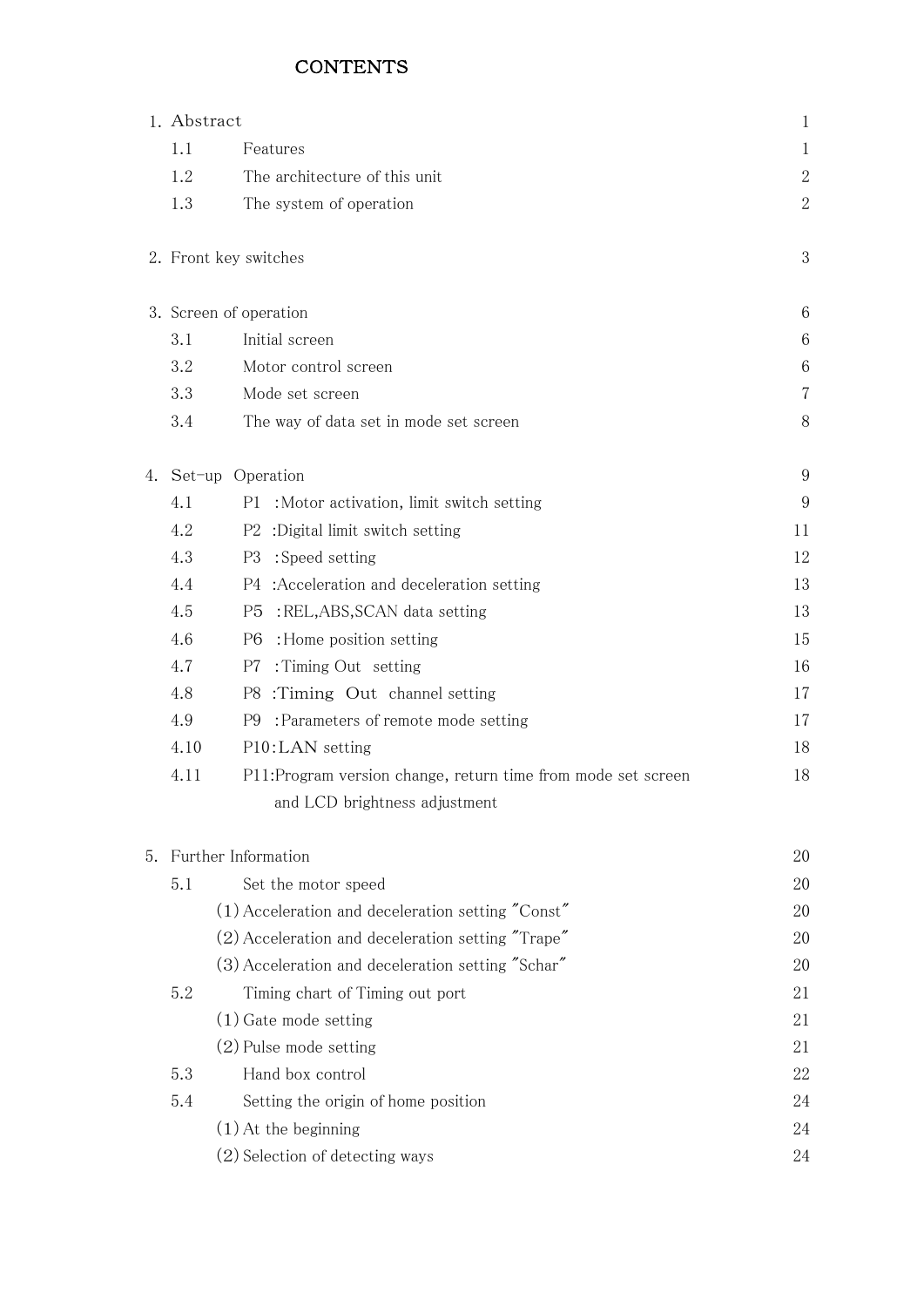|    | 5.5<br>Including the channel comment for each channel | 26 |
|----|-------------------------------------------------------|----|
|    | (1) Setting via front panel                           | 26 |
|    | (2) Setting via communication line                    | 27 |
|    | 6. Rear panel                                         | 29 |
|    | Appearance of rear panel<br>6.1                       | 29 |
|    | 6.2<br>Connection of external devices                 | 30 |
| 7. | Acceleration and Deceleration Rate                    | 31 |
|    | 8. Performance and specifications                     | 32 |
|    |                                                       |    |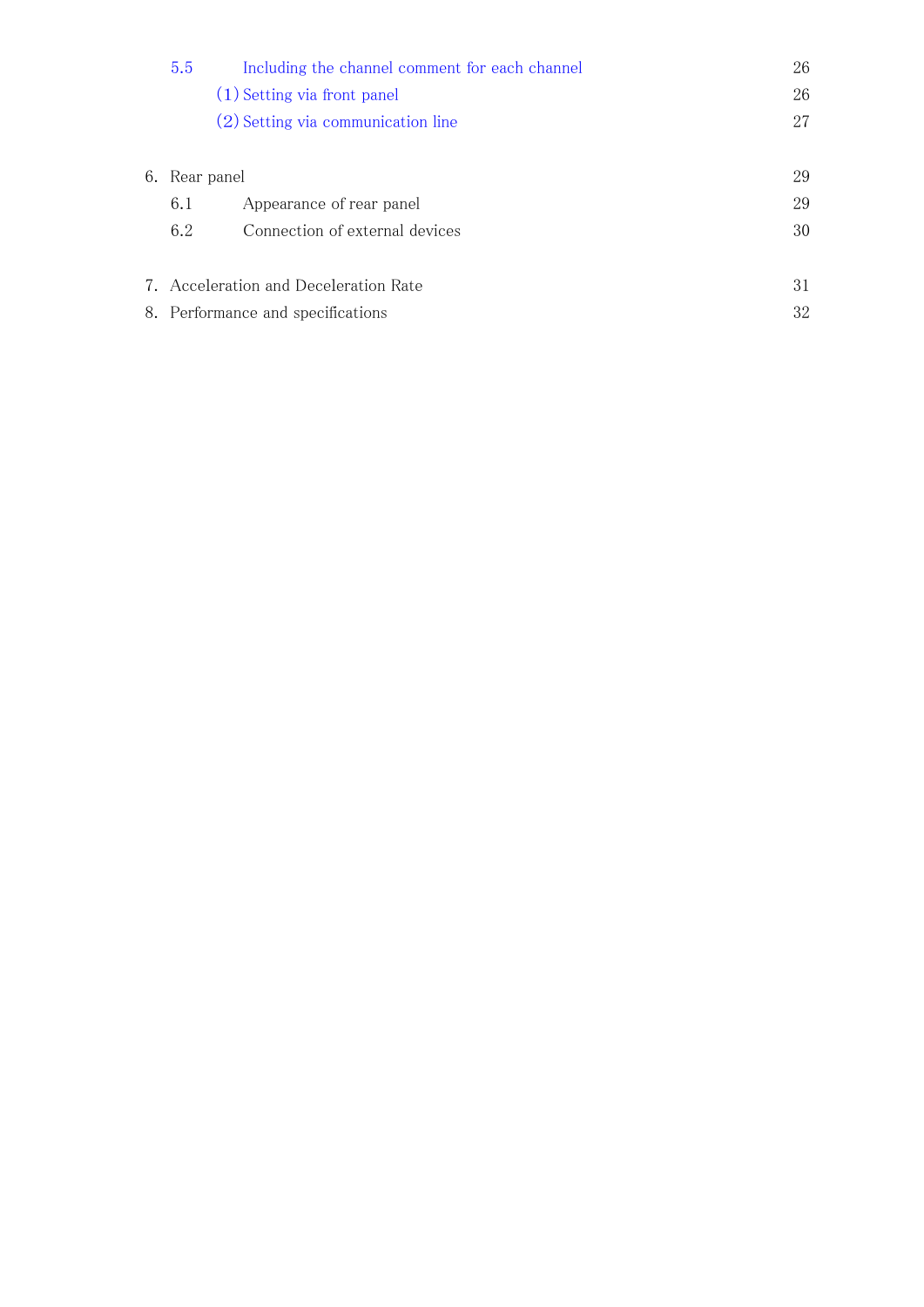# PM16C-04XDL USER'S MANUAL IN LOCAL MODE

### 1. Abstract

 PM16C-04XDL is the succession unit which is compatible with usage and communication commands of PM16C-02N, PM16C-02Z, PM16C-04, and PM16C-04S.

Local operability is superior than PM16C-04XD, that is remote operation and low-cost model.

The updated feature from PM16C-04 series are these.

- ① Count pulse step bit is expanded from 24bits to 32bits. Numerical range is  $-2,147,483,647 \sim +2,147,483,647$ .  $(PM16C-04 \text{ series}: -8,388,607 \sim +8,388,607)$
- ② Up to 5,000,000PPS pulse frequecncy output is available.  $(PM16C-04 \text{ series}: 1 \sim 800,000PPS)$
- $\circ$  The range of acceleration and deceleration are expanded 1048.56  $\sim$ 0.0125ms/1000PPS.

 $(PM16C-04 \text{ series}: 1000 \sim 0.05 \text{ms}/1000 \text{PPS})$ 

- ④ Trapezoid and "S" character acceleration and deceleration activation is available.
- ⑤ Easy connection according to serial CH0 to CH15 connector allocation.
- ⑥ 4 output connectors which activates external devices are attached. They output the trigger pulse or gate pulse at the arbitrary points and intervals.
- ⑦ Firmware ROM update via communication line is available.
- ⑧ IP address setting can be changed itself.
- ⑨ The unit size is shrinked 2U size (88mm height, Old one is 3U).
- ⑩ The output pulse type(pulse pulse or pulse direction) is selectable for each channel. (PM16C-04 series were selectable for each window.)
- ⑪ Price down and simple parameter setting are archiveed with flat panel and wide LCD screen.

#### 1.1 Features

These points are useful as before.

① Controls 16 pulse motors.

Each characteristics (HSPD, MSPD, LSPD, RATE, LMSW, DGLS) is available for each channel.

- ② Controls up to 4 motor units with one operation.
- ③ Absolute position drive, relative position drive, and continuous drive is available. These drive have 3 acceleration and deceleration mode, constant, trapezoid, and "S" character.
- ④ There are the way of stop driving motor.

Detect the limit switch signal.

Detect the home position limit switch signal when detecting home position drive.

Detect the digital limit switch signal.

Push "STOP" button.

Deceleration stop or emergency stop is selectable for those situation.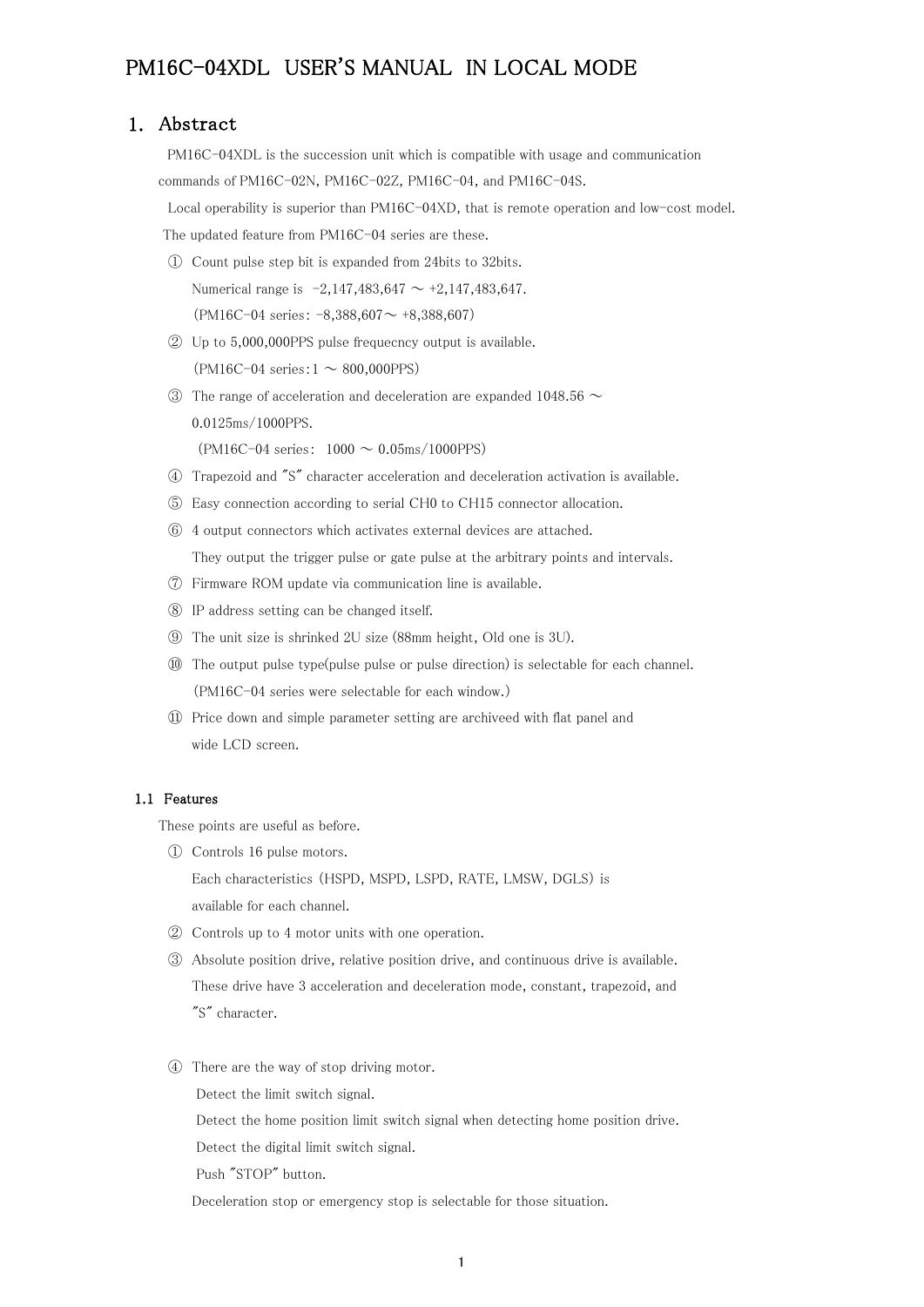⑤ Hand box operation (Optional unit)

Control four motors by wired remote control box.

Control speed change with high, Middle, and Low speed is available.

⑥ Operation mode is two, local and remote.

Local mode is front panel operation, and remote mode is communication line operation.

Communication line is as follows and selectable.

- 1. GP-IB communication
- 2. RS232C communication
- 3. LAN (Ethernet) communication

#### 1.2 Architecture pulse out



channel select unit

#### 1.3 The system of operation



The detail of remote control is by another manual, "REMOTE CONTROL USER'S MANUAL".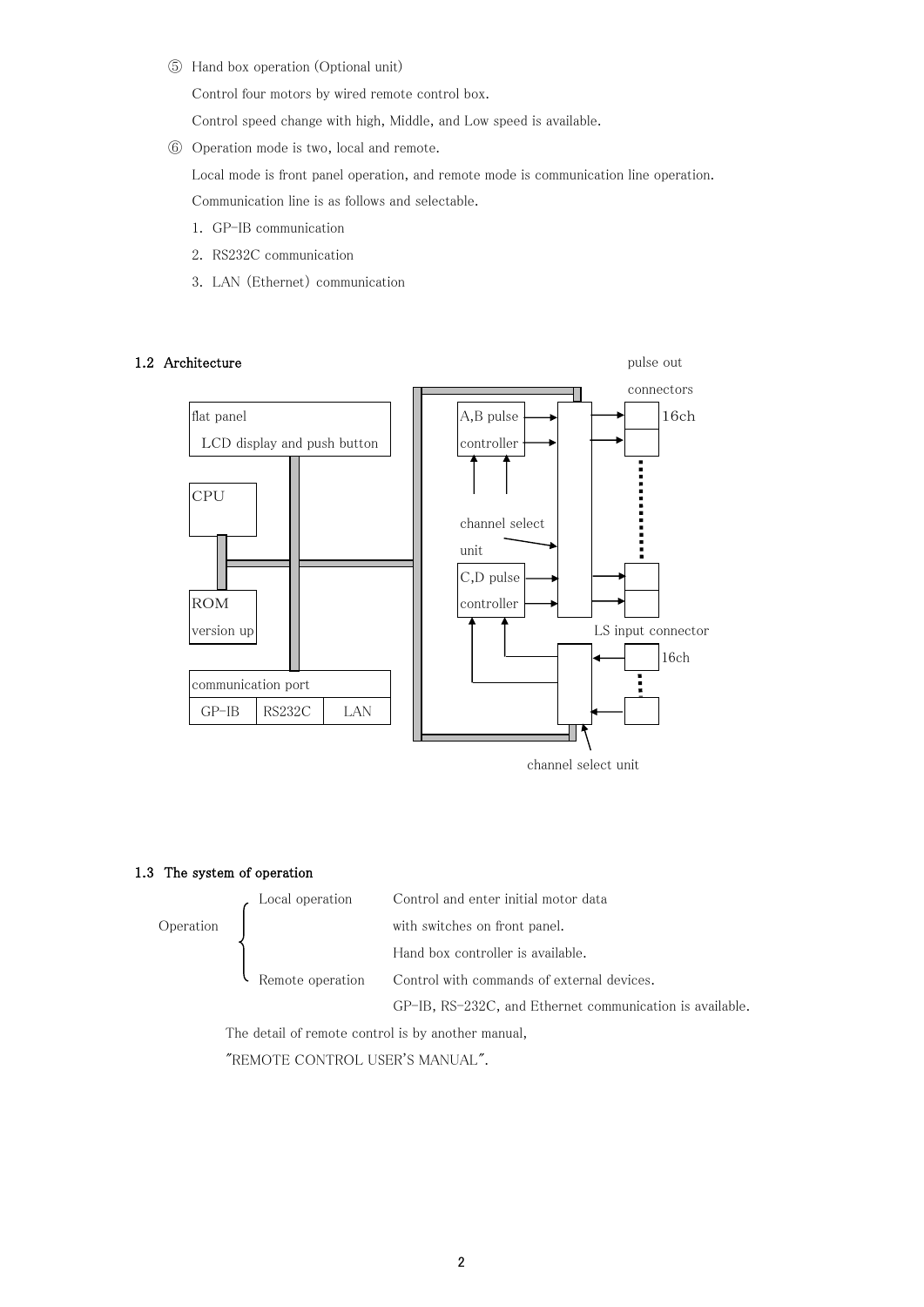# 2. Switches on front panel



Fig1 Front panel

| No.                               | Parts name            | Functions                                                          |  |  |  |  |  |  |  |  |  |
|-----------------------------------|-----------------------|--------------------------------------------------------------------|--|--|--|--|--|--|--|--|--|
| $^{\textcircled{\scriptsize{1}}}$ | Power switch          | The power switch of PM16C-04XDL.                                   |  |  |  |  |  |  |  |  |  |
| $\circled{2}$                     | LCD display           | Wide range high brightness LCD display. 20 characters and 4 lines. |  |  |  |  |  |  |  |  |  |
|                                   |                       | Brightness is adjustable with <b>WTrimmer</b> for LCD display.     |  |  |  |  |  |  |  |  |  |
|                                   |                       | It shows motor drive data, mode data, and motor data entry data.   |  |  |  |  |  |  |  |  |  |
|                                   |                       |                                                                    |  |  |  |  |  |  |  |  |  |
| $\circledS$                       | Channel select switch | Any 16 motor channel is allocated to A, B, C, D position.          |  |  |  |  |  |  |  |  |  |
|                                   |                       | Selected motor position is incremental format such as              |  |  |  |  |  |  |  |  |  |
|                                   |                       | CH0, CH1, CH2, and decrement format such as                        |  |  |  |  |  |  |  |  |  |
|                                   |                       | CH0, CHF, CHE, by this switch.                                     |  |  |  |  |  |  |  |  |  |
|                                   |                       | When in setup mode, setup channel No. is changeable by A pos       |  |  |  |  |  |  |  |  |  |
|                                   |                       | channel select switch.                                             |  |  |  |  |  |  |  |  |  |
| $\circled{4}$                     | Motor condition LED   | These LED appear the state of A, B, C, D positions.                |  |  |  |  |  |  |  |  |  |
|                                   |                       | Details are in Fig 2.                                              |  |  |  |  |  |  |  |  |  |
| $\circledS$                       | JOG switch            | Starts JOG operation. CW and CCW operation is done.                |  |  |  |  |  |  |  |  |  |
|                                   |                       | Motor moves just JOG set pulse with one push. If it pushes and     |  |  |  |  |  |  |  |  |  |
|                                   |                       | hold over 0.4 seconds, motor acts continuous moving mode.          |  |  |  |  |  |  |  |  |  |
|                                   |                       | In SETUP mode, the page of setup function is changed.              |  |  |  |  |  |  |  |  |  |
|                                   |                       |                                                                    |  |  |  |  |  |  |  |  |  |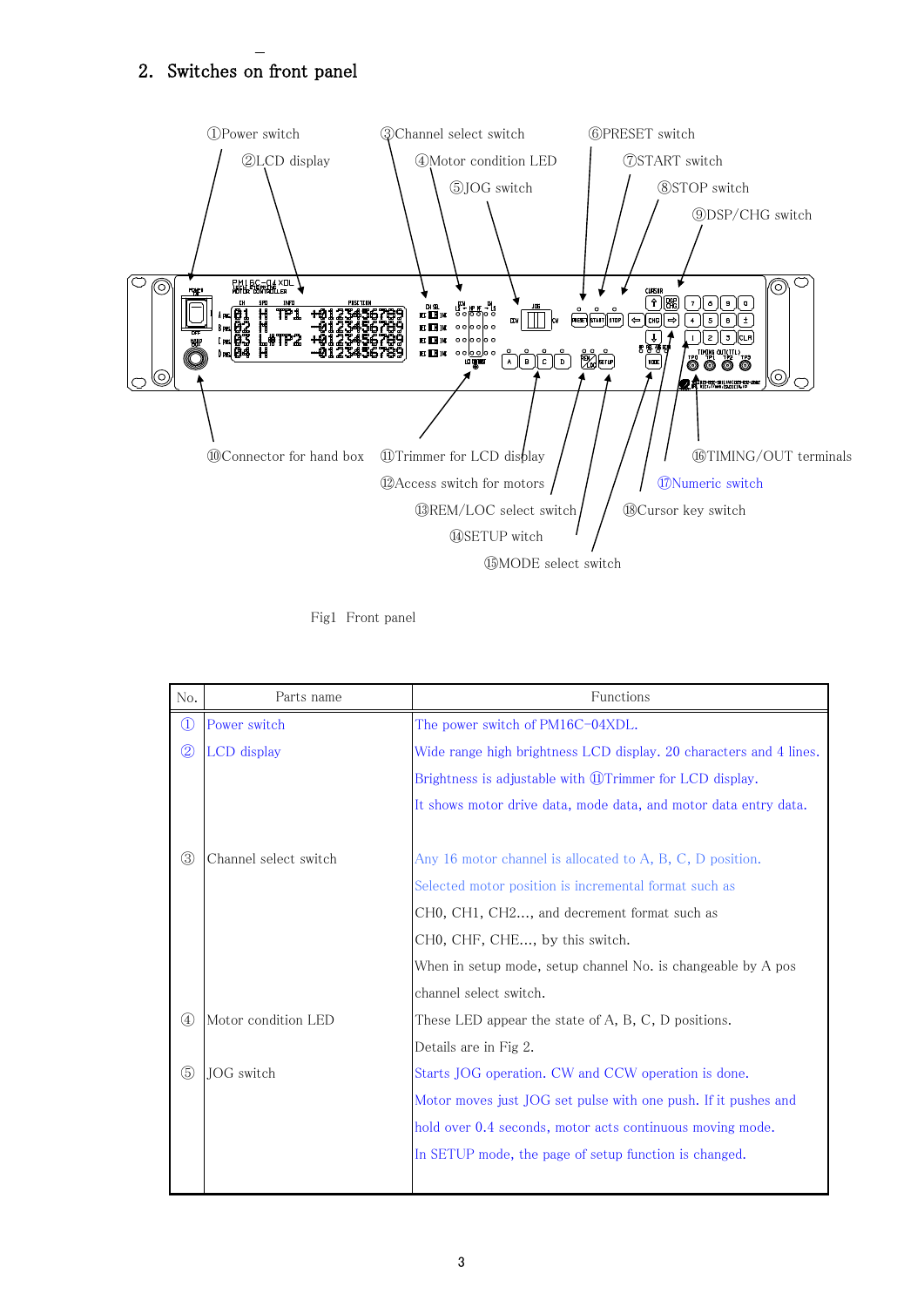| No.                               | Parts name               | Functions                                                        |
|-----------------------------------|--------------------------|------------------------------------------------------------------|
| $^{\circledR}$                    | PRESET switch            | When in <b>GMODE</b> select switches in SCAN mode, preset value  |
|                                   |                          | is set to pulse current position data.                           |
| ⑦                                 | START switch             | Start driving the motors with selected.                          |
| $^\mathrm{(8)}$                   | STOP switch              | Stop driving the motors with selected.                           |
| $\circled{9}$                     | DSP/CHG switch           | It changes motor control screen and mode set screen.             |
|                                   |                          | When in mode set screen, there is no operation duling some       |
|                                   |                          | seconds, the screen is changed to motor access screen type.      |
| $^{\circledR}$                    | Connector for hand box   | Connector for hand box controller.                               |
| $^{\textcircled{\scriptsize{1}}}$ | Trimmer for LCD display  | The brightness of LCD is controlled by this trimmer with + screw |
|                                   |                          | driver.                                                          |
| $^{\textcircled{\tiny 12}}$       | Access switch for motors | Set active or non-active for each A,B,C,D position.              |
|                                   |                          | Brighting LED position is active.                                |
| $\bigcirc$                        | REM/LOC select switch    | Change Remote or Local mode.                                     |
|                                   |                          | When push this switch, mode is changed alternately.              |
| $\circled{4}$                     | <b>SETUP</b> switch      | Goes SETUP mode when in local mode. In this mode,                |
|                                   |                          | motor access parameters are determined for each channel.         |
| $\circled{1}$                     | MODE select switch       | It changes the active mode for select motor channels.            |
|                                   |                          | The confirmation of active mode is done by 4Motor                |
|                                   |                          | condition LED. It changes H.P>>REL>>ABS>>SCAN>>H.P               |
|                                   |                          | in sequential.                                                   |
| $\circledR$                       | TIMING/OUT terminals     | Pulse signal goes on according to pulse position data for each   |
|                                   |                          | channel. Signal of TTL level goes from this LEMO type            |
|                                   |                          | connectors. Each A,B,C,D channel is to terminal TP1,TP2,         |
|                                   |                          | TP3, TP4. (Ver1.10)                                              |
|                                   |                          | About details of timing out, see chap.5.1 Timing Out timing      |
|                                   |                          | set chart.                                                       |
| $\left( 17\right)$                | Numeric switches         | number entry switch<br>9<br>0                                    |
|                                   |                          | sign change switch<br>土                                          |
|                                   |                          | data clear switch<br><b>CLR</b>                                  |
|                                   |                          | When in change channel No.,                                      |
|                                   |                          | Decrement channel No.<br>土                                       |
|                                   |                          | Increment channel No.<br><b>CLR</b>                              |
|                                   |                          |                                                                  |
|                                   |                          |                                                                  |
| (18)                              | Cursor switches          | Ť.<br>◂                                                          |
|                                   |                          | Cursor position is determined by these keys.                     |
|                                   |                          | Changes set data with this key.<br>CHG                           |
|                                   |                          |                                                                  |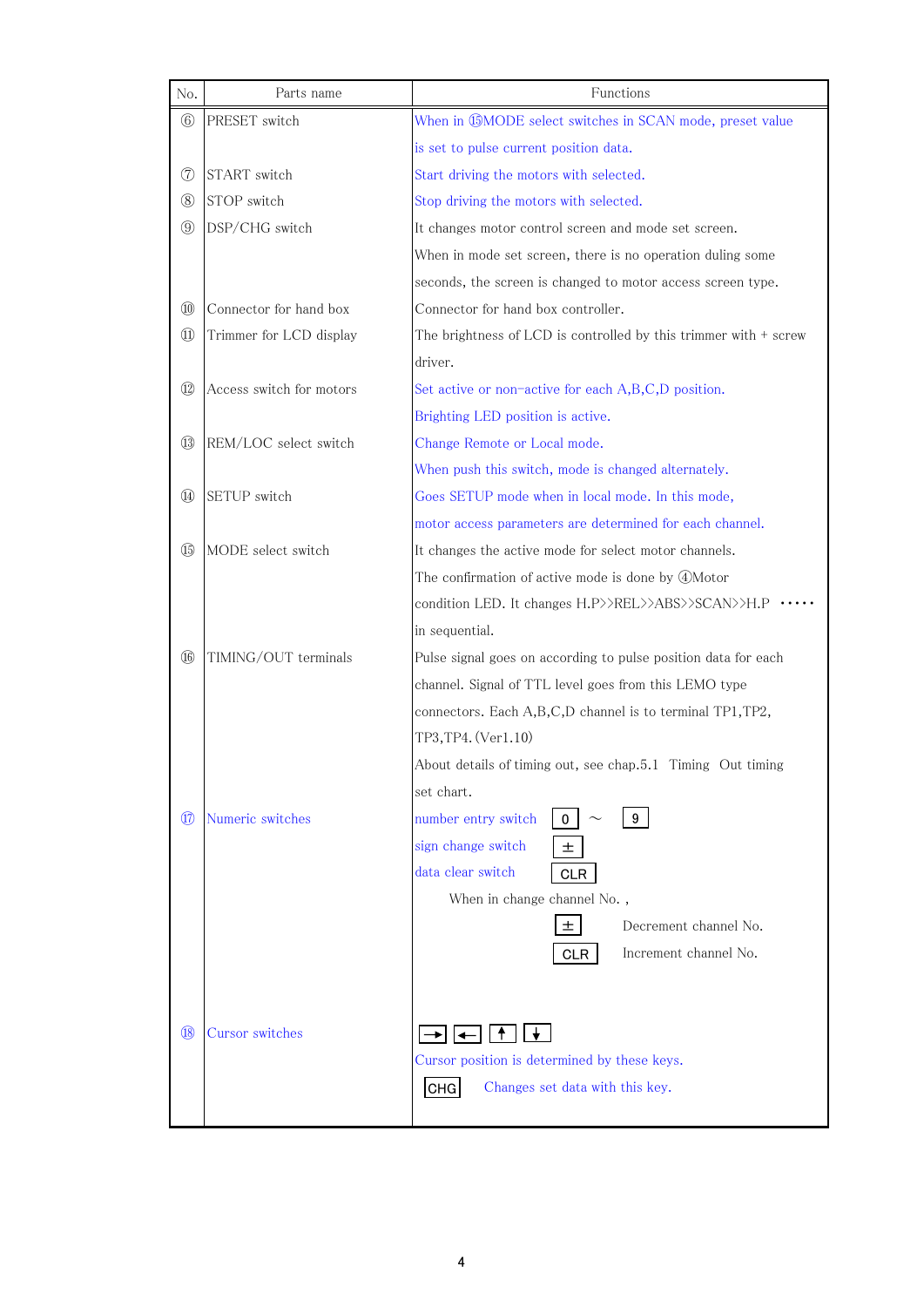# Details of ④Motor condition LED



Fig 2. Motor condition display LED

| No.             | Parts name                   | Functions                                                      |  |  |  |  |  |  |  |  |  |
|-----------------|------------------------------|----------------------------------------------------------------|--|--|--|--|--|--|--|--|--|
| $\circled{1}$   | CCW. LS (limit switch) : red | When CCW direction limit switch is on, this LED brights.       |  |  |  |  |  |  |  |  |  |
|                 |                              | When CCW direction digital limit switch is on, this LED blinks |  |  |  |  |  |  |  |  |  |
|                 |                              | with 0.4 seconds cycle.                                        |  |  |  |  |  |  |  |  |  |
| $^{\copyright}$ | CCW. Motor access: green     | When CCW direction pulse output is on, this LED brights.       |  |  |  |  |  |  |  |  |  |
| $\circledS$     | H.P (Home position) limit    | When H.P limit switch is on, this LED brights.                 |  |  |  |  |  |  |  |  |  |
|                 | switch:yellow                |                                                                |  |  |  |  |  |  |  |  |  |
| $\circledast$   | Motor free display: yellow   | When motor hold off signal is on, this LED brights.            |  |  |  |  |  |  |  |  |  |
| $\circledS$     | CW. Motor access: green      | When CW direction pulse output is on, this LED brights.        |  |  |  |  |  |  |  |  |  |
| $^{\circledR}$  | CW. LS (limit switch) : red  | When CW direction limit switch is on, this LED brights.        |  |  |  |  |  |  |  |  |  |
|                 |                              | When CW direction digital limit switch is on, this LED blinks  |  |  |  |  |  |  |  |  |  |
|                 |                              | with 0.4 seconds cycle.                                        |  |  |  |  |  |  |  |  |  |
|                 |                              |                                                                |  |  |  |  |  |  |  |  |  |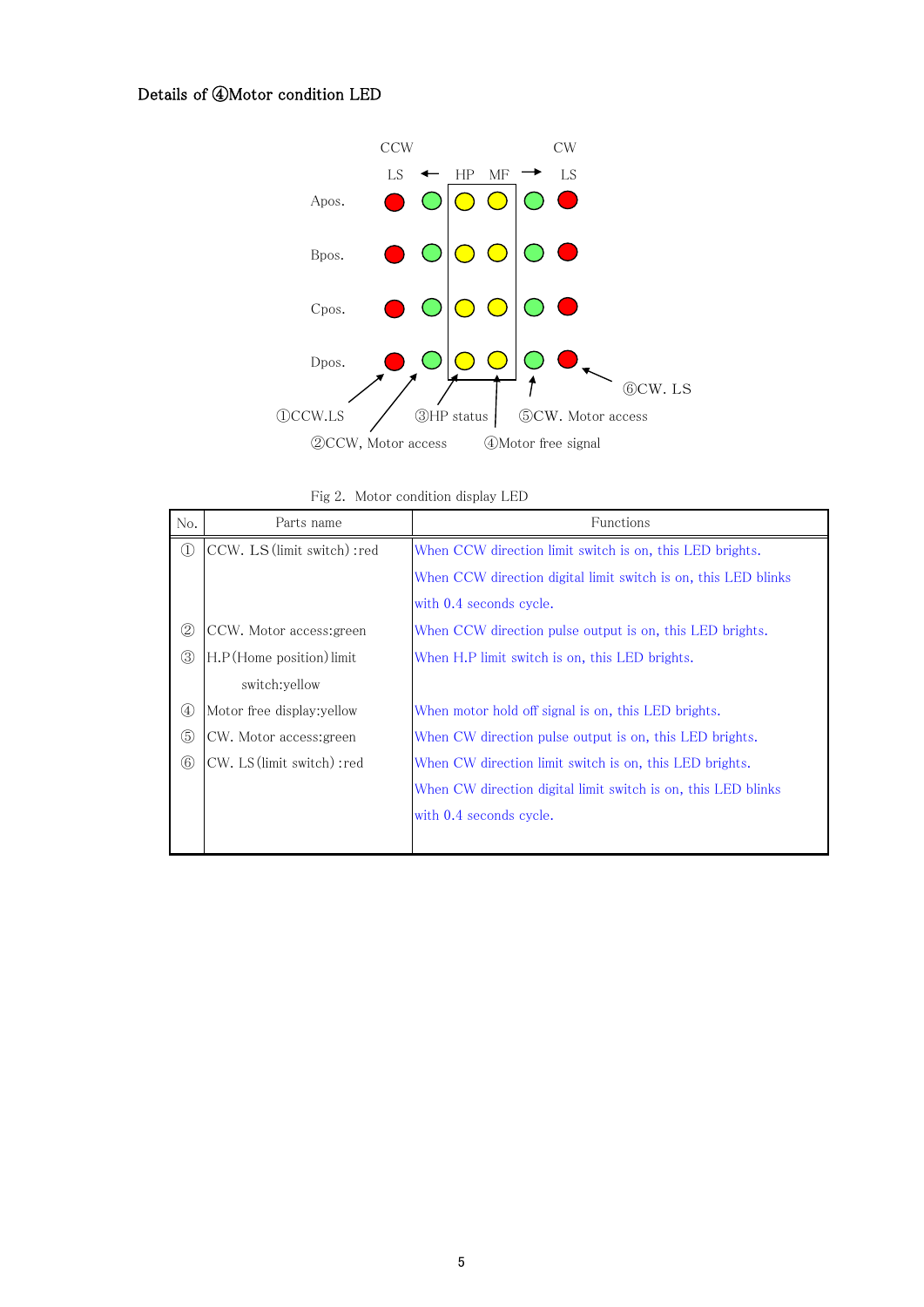# 3. control screen

# 3.1 Initial screen

| $\ast$                  | $\ast$ | $\ast$ | $\ast$       | ₽   | м                        |   | 6 | C. | $\cdot$ $-$     | 0 | 4 | х | D |   | $\ast$ | ∗ | $\ast$ | $\ast$ |  |
|-------------------------|--------|--------|--------------|-----|--------------------------|---|---|----|-----------------|---|---|---|---|---|--------|---|--------|--------|--|
| $\mathbf{\hat{c}}$<br>◡ |        | TIE    | $\mathsf{P}$ | P   |                          | N | G |    | м               |   |   |   | R |   |        |   |        |        |  |
| C                       |        |        |              | TRI | O                        |   |   | Ε  | R               |   |   | e |   |   |        |   |        |        |  |
|                         | ິ      |        |              |     | $\overline{\phantom{0}}$ |   | - |    | $N$ $S$ $H$ $I$ |   |   |   | C | O |        |   |        |        |  |

Initial screen when power on.

Current software version is displayed.

#### 3.2 Motor control screen

This is usual screen when motor control mode.

Pulse out position A, B, C, D is allocated from top to bottom.

Any CH0 - CH15 channel is allocated for each A, B, C, D position.

Each position is set to activate or non-activate mode. Only activated motor

start driving by JOG and START switch.

Each parameter set is done by cursor position.

Cursor position is marked .



①Display current motor channel or display channel comment

②Speed of motor is set for each channel.

| <b>ITEMS</b>                  | <b>DISPLAY</b>  | OPERATION                                    |  |  |  |  |  |  |  |
|-------------------------------|-----------------|----------------------------------------------|--|--|--|--|--|--|--|
| (1) Set the motor channel No. | $00 - 15$       | Enter with numeric keys.                     |  |  |  |  |  |  |  |
|                               |                 | Or                                           |  |  |  |  |  |  |  |
|                               |                 | Increment the channnel No.<br>土              |  |  |  |  |  |  |  |
|                               |                 | Decrement the channnel No.<br><b>CLR</b>     |  |  |  |  |  |  |  |
|                               |                 | or set the channel No. directry with channel |  |  |  |  |  |  |  |
|                               |                 | select switch.                               |  |  |  |  |  |  |  |
|                               |                 | Channel No. is not allowed to same before    |  |  |  |  |  |  |  |
|                               |                 | No. . When you set the same No. twice,       |  |  |  |  |  |  |  |
|                               |                 | the number is blinking.                      |  |  |  |  |  |  |  |
|                               |                 | When you set it by channel select switch,    |  |  |  |  |  |  |  |
|                               |                 | the same number is skipped.                  |  |  |  |  |  |  |  |
| 2 Select the motor speed      | H: High range   | Change the motor speed                       |  |  |  |  |  |  |  |
|                               | of speed        | CHG   switch.<br>with I                      |  |  |  |  |  |  |  |
|                               | M: Middle range | Each step of speed H,M,L is entered by       |  |  |  |  |  |  |  |
|                               | of speed        | SETUP mode for each channel.                 |  |  |  |  |  |  |  |
|                               | L:Low range     |                                              |  |  |  |  |  |  |  |
|                               | of speed        |                                              |  |  |  |  |  |  |  |

Continues to next page.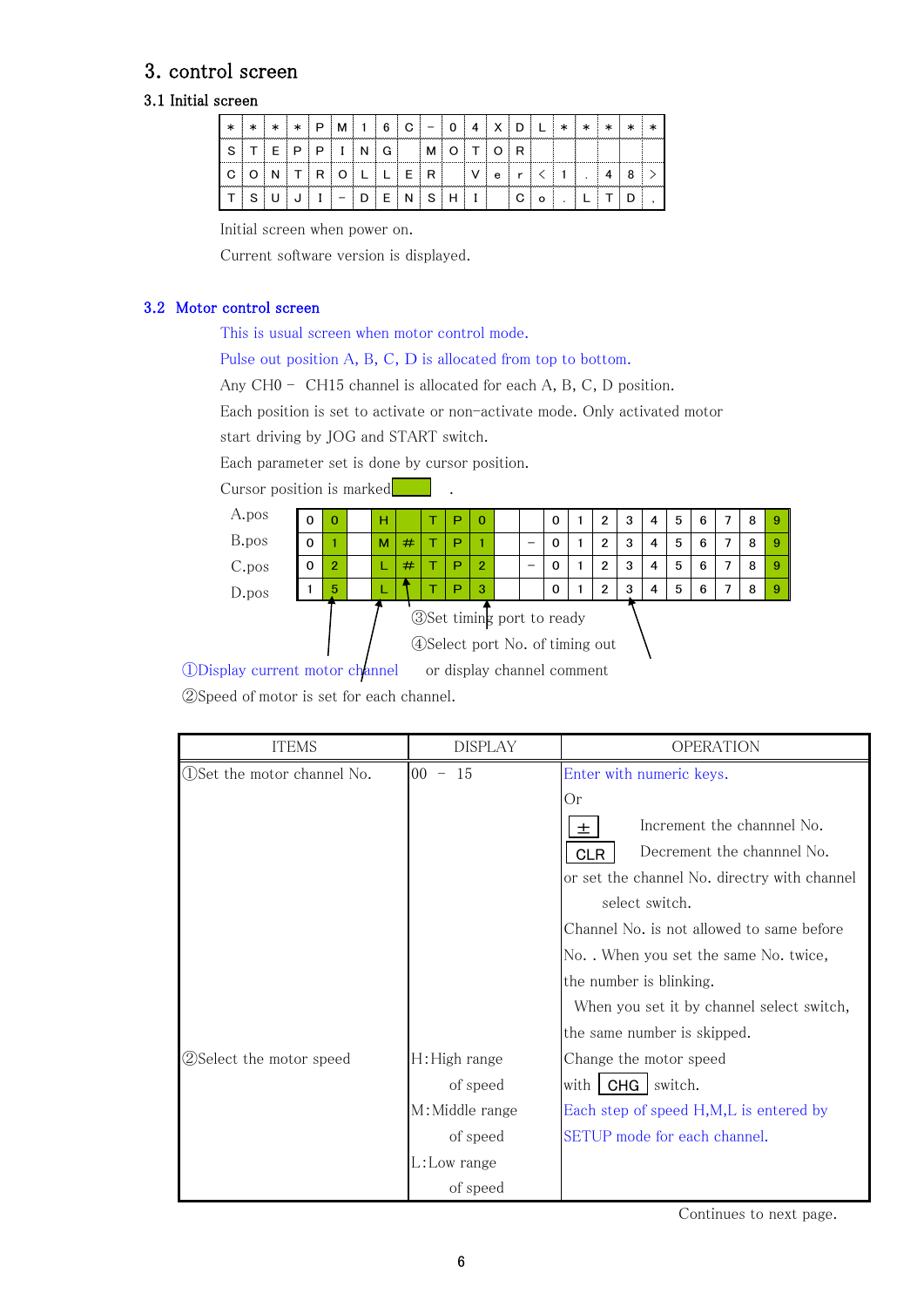| <b>ITEMS</b>                 | <b>DISPLAY</b>            | <b>OPERATION</b>                                                                                               |
|------------------------------|---------------------------|----------------------------------------------------------------------------------------------------------------|
| (3)Select Motor Out mode     | Ha TP <sub>0</sub><br>00  | "a" is change as                                                                                               |
| of motor channel             | H#TP0<br>00               | $\langle sp \rangle \rangle \langle sp \rangle \rangle \langle sp \rangle \rangle \cdots \rangle$ LGHG switch. |
| $\#$ : Timing Out Ready      |                           | When in mark #, timing out port is ready.                                                                      |
| (sp): space                  |                           | When in mark (sp), timing out port is                                                                          |
|                              |                           | not ready.                                                                                                     |
|                              |                           | Only in timing out ready mode, timing out                                                                      |
|                              |                           | signal goes on depend on the pulse position.                                                                   |
|                              |                           | (Details are in chap5.2 Timing out mode)                                                                       |
| 4) Timing signal output port | TP0 or CH0                | Change the mode shown below with $CHG$                                                                         |
| for each channel             | TP1<br>or CH <sub>1</sub> | Output port mode                                                                                               |
| Input the channel comment    | TP2 or CH2                | Timing out port $0, 1, 2, 3$ is allocated to                                                                   |
| to each channel,             | TP3 or CH3                | each motor access channel A, B, C, D.                                                                          |
| available form software      |                           | (It's rigid to software version 1.1)                                                                           |
| version 1.39.                |                           | $\cdot$ Channel comment                                                                                        |
|                              |                           | All channel are able to include 3 letter                                                                       |
|                              |                           | channel comment.                                                                                               |
|                              |                           | (Details are in chap5.5 channel comment)                                                                       |
| 5 Appears the pulse position | MAX                       | It appears the pulse position.                                                                                 |
|                              | $\pm 2,147,483,647$       |                                                                                                                |
|                              |                           |                                                                                                                |

## 3.3 Mode set screen

Push  $\frac{psp}{q}$ , you can select "Motor control screen" or "Mode set screen". Mode set screen is to check and entry the parameter, which uses relative move step pulse, absolute move position data, preset position value, and home position value data. **DSP CHG** 

| A. pos   |   |                             | н | ⋼ |  |  | 0 | າ | ю | G | 6 |  |  |
|----------|---|-----------------------------|---|---|--|--|---|---|---|---|---|--|--|
| B. pos   |   | --------------------------- | м | ⋼ |  |  | 0 | ົ | o |   | 6 |  |  |
| $C.$ pos | C | ◠                           | - |   |  |  | 0 | າ |   | ∽ | 6 |  |  |
| J. pos   |   | 5                           |   | ∍ |  |  | 0 | ົ |   | n |   |  |  |

There are 4 active mode in PM16C-04XDL. Each mode is selected by  $\blacksquare$  MODE  $\blacksquare$ 

This active mode is as common for selected active channels.

| $(1)H.P$ Mode | Drive detecting origin point of pulse count for each channel.     |
|---------------|-------------------------------------------------------------------|
|               | Details are in chap5.3 Setting the origin of home position.       |
| (2)REL Mode   | Drive relative step pulse mode.                                   |
|               | Push START, and motor drives by the amount of preset pulse value. |
| (3)ABS Mode   | Drive absolute point pulse mode.                                  |
|               | Push START motor drives for preset pulse position.                |
| (4)SCAN Mode  | Continuous drive mode to CW, CCW direction.                       |
|               | Push START and click "CW or CCW" jog switch, motor drives to      |
|               | dedicated direction continuously.                                 |
|               |                                                                   |

These drive will be stopped by  $STOP$  button or limit switch signal.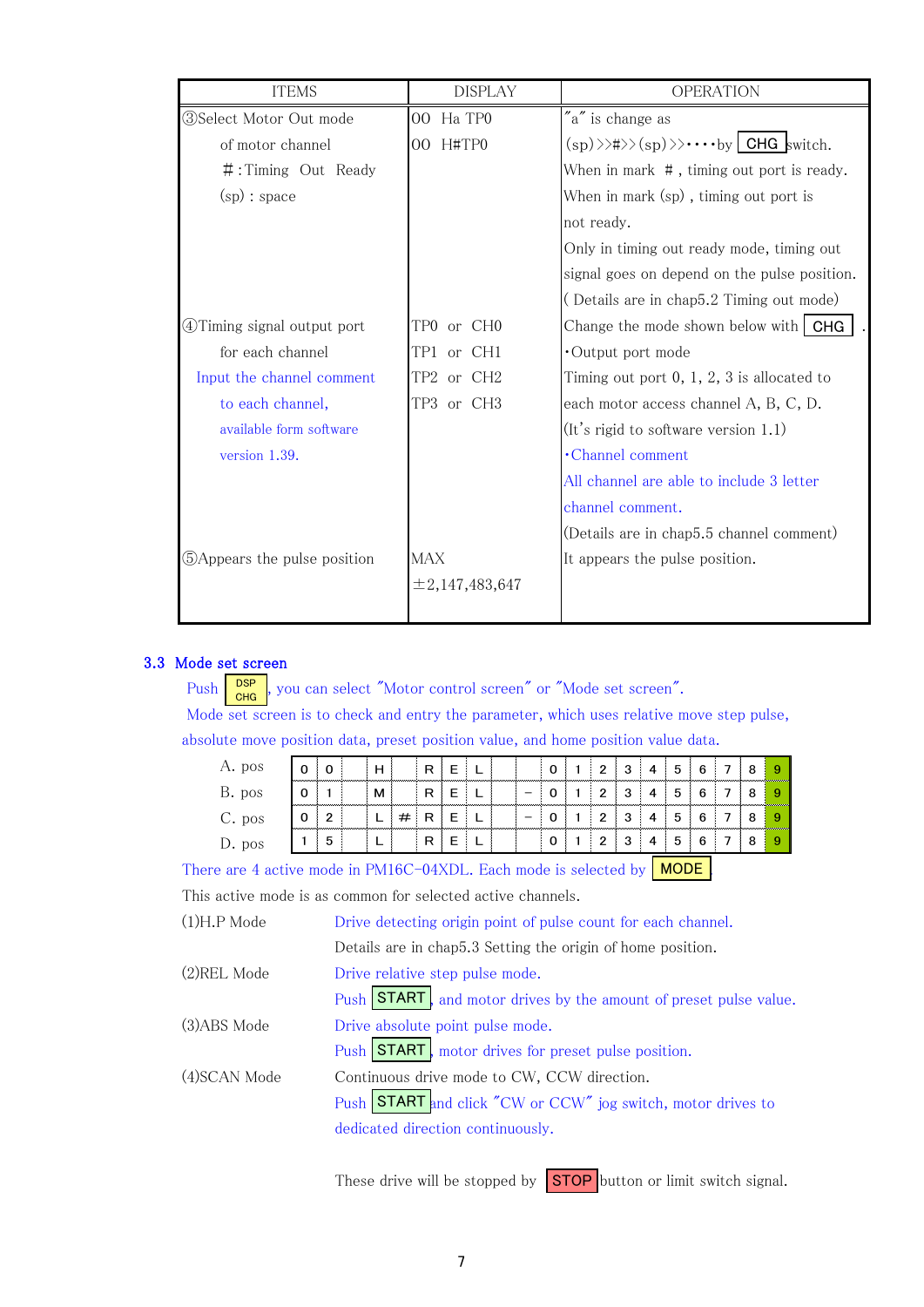#### 3.4 Data set in mode set screen

In mode set screen, related pulse count value is entered with numeric switchs for each mode.

If you change these value, set cursor where you enter the channel position and as these procedures.

- If you change the sign of number and enter the minus value, push  $\pm$  .
- $\cdot$  If you clear the number, push  $\boxed{\text{CLR}}$ .
- ・If you enter the number, enter numeric switches from top of it.
- ・There is no positive sign on LCD.
- ・While you enter key switch, the number display is zero suppress display mode, but
- the cursor move to another point, previous number is decided so display of it is with zero.

・In home position mode, when there is no memorized home position data for channel,

display in mode set screen is "NO\_HOME POS".

In this case you couldn't enter home position data by key switch.

Only in case of memorized home position data exist, this number is changeable.

\* When in SETUP mode, incase of there is no memorized data, you could set the home position by entering numerical position data.

This way of entering numerical number is adapted to chap 4 SETUP SCREEN.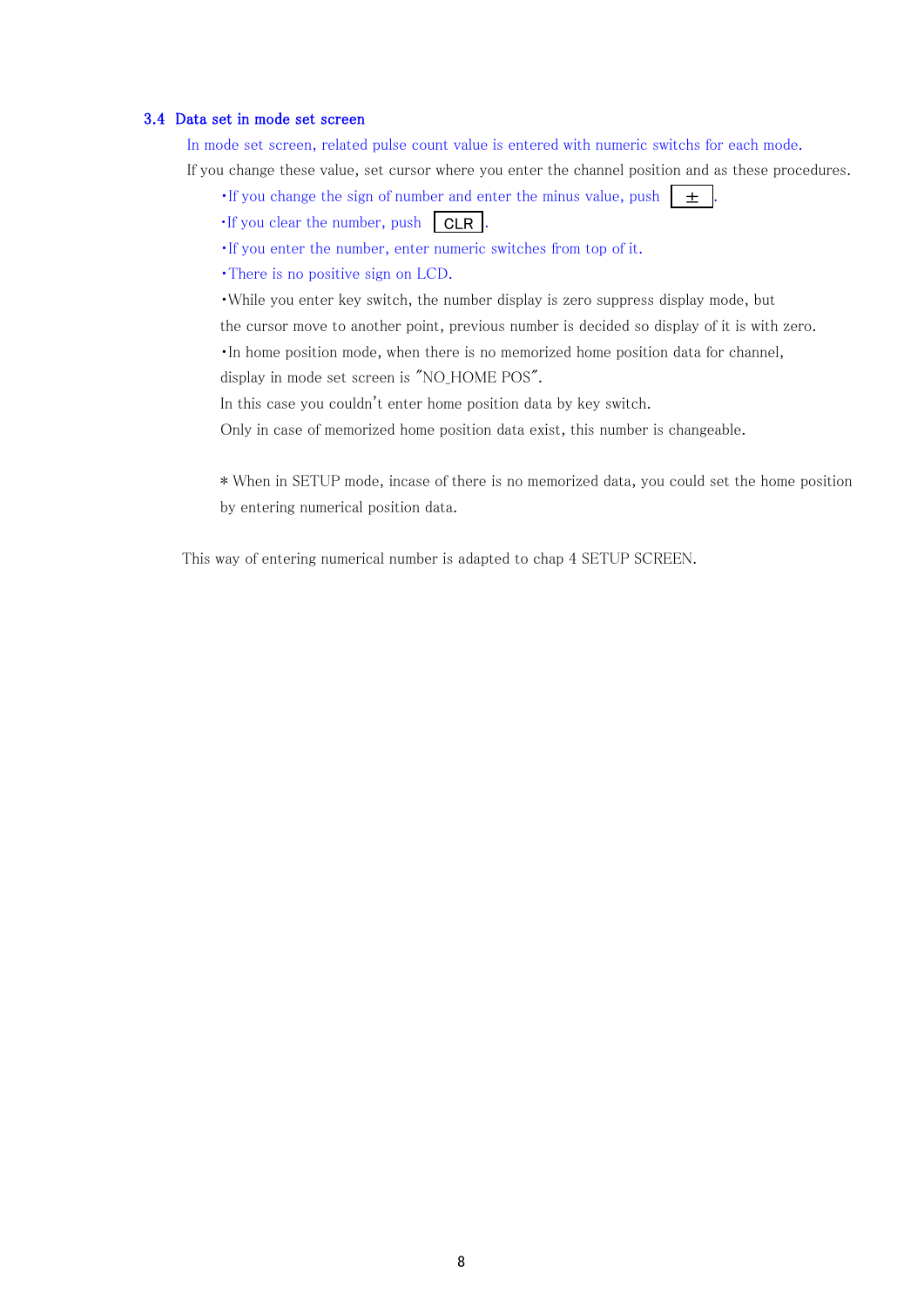# 4.SETUP mode Operation

|            |                                                            |           | This mode is for setting all channel motor initial data and communication line setting. |  |  |  |  |  |  |  |
|------------|------------------------------------------------------------|-----------|-----------------------------------------------------------------------------------------|--|--|--|--|--|--|--|
|            |                                                            |           | When you push <b>SETUP</b> in local mode, mode is changed to SETUP mode.                |  |  |  |  |  |  |  |
|            |                                                            |           | If you push it again in SETUP mode, exit this mode and go back to Motor drive screen.   |  |  |  |  |  |  |  |
|            | It contains 11 pages. Use "JOG" switch to change tha page. |           |                                                                                         |  |  |  |  |  |  |  |
| <b>CW</b>  | Page Up                                                    |           | Increment the page of SETUP mode                                                        |  |  |  |  |  |  |  |
| <b>CCW</b> |                                                            | Page Down | Decrement the page of SETUP mode                                                        |  |  |  |  |  |  |  |
|            |                                                            |           | $P1 \sim P7$ : These pages are set-up data associated 16 channels.                      |  |  |  |  |  |  |  |

P8~P11:These pages are communication set-up data and others.

These are not associated 16 channels.

## 4.1 P1 :Motor activation, limit switch setting

| $\Omega$ Display and change SETUP channel 0-15 | 2Motor control             |   |         |   |          |   |                     |   |   |   |         |   |        |   |   |   |         |   |   |   |
|------------------------------------------------|----------------------------|---|---------|---|----------|---|---------------------|---|---|---|---------|---|--------|---|---|---|---------|---|---|---|
| The change is common for P1-P15                | <b>3</b> Pulse output mode |   |         |   |          |   |                     |   |   |   |         |   |        |   |   |   |         |   |   |   |
|                                                |                            |   |         |   |          |   |                     |   |   |   |         |   |        |   |   |   |         |   |   |   |
|                                                | C                          | н | $\cdot$ | 0 | $\Omega$ |   |                     | м | O |   | $\circ$ | R | $\sim$ | Е | N | А |         |   | P |   |
| (4)                                            | н                          |   | O       | F | F        |   | ٠                   | E | N | А |         | P |        | М | Ο | D | $\cdot$ | Р |   | Р |
| (5)                                            | C                          | w |         |   |          | S | . .<br>$\mathbf{r}$ | E | N | A |         | N |        | C |   | - |         |   |   |   |
| (6)                                            | C                          | C | w       |   |          | S | ٠.                  | E | N | A |         | N |        | O |   | 口 |         |   |   |   |

④Motor hold off function

⑤CW limit switch action. Contact setting and present state.

⑥CCW limit switch action. Contact setting and present state.

| <b>ITEMS</b>                                                           | <b>DISPLAY</b> | <b>OPERATION</b>                                                                                                                                                                 |
|------------------------------------------------------------------------|----------------|----------------------------------------------------------------------------------------------------------------------------------------------------------------------------------|
| 1D Display and change SETUP<br>channel $0-15$                          | $00 - 15$      | • Enter numeric switches<br>9<br>O<br><sub>or</sub><br>Increment channel No.<br>土<br><b>CLR</b><br>Decrement channel No.<br><sub>or</sub><br>Click A pos. channel select switch. |
| 2Motor control<br>If you set "DIS" this term,<br>motor does not drive. | ENA/DIS        | Select with<br><b>CHG</b>                                                                                                                                                        |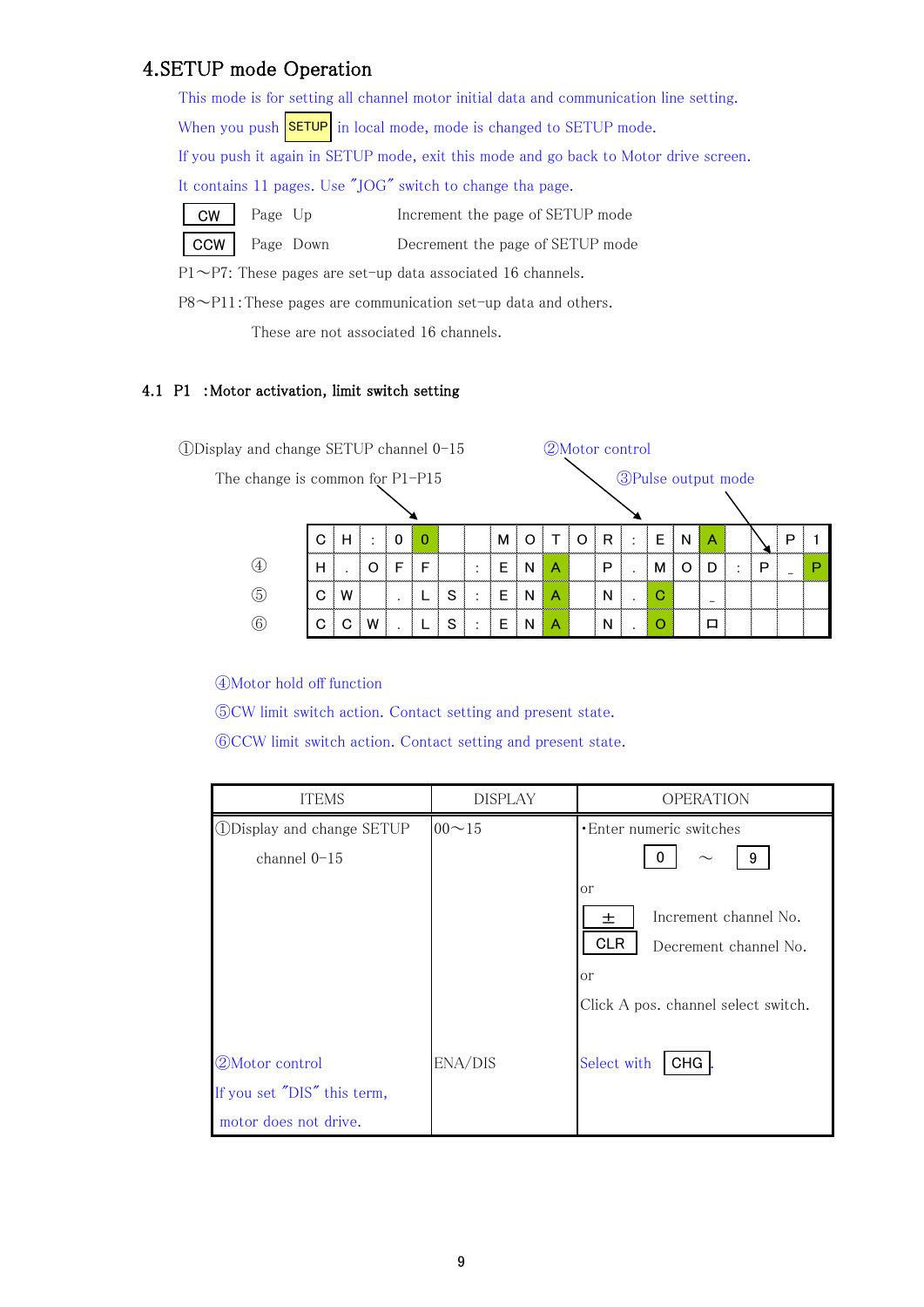| <b>ITEMS</b>                     |                     | <b>DISPLAY</b> | <b>OPERATION</b>                                 |
|----------------------------------|---------------------|----------------|--------------------------------------------------|
| <b>3</b> Pulse output mode       |                     |                | Select with<br><b>CHG</b>                        |
|                                  | $P-P:$              |                | PULSE-PULSE motor access                         |
|                                  | $P-D$ :             |                | PULSE-DIRECTION motor access                     |
|                                  | PDR:                |                | PULSE-DIRECTION motor access with                |
|                                  |                     |                | inverted direction logic (applied from Jan. 2009 |
|                                  |                     |                | shipped model)                                   |
| 4) Motor hold off function       | ENA/DIS             |                | Select with<br><b>CHG</b>                        |
| See Note 1.                      |                     |                |                                                  |
|                                  |                     |                |                                                  |
| (5) CW limit switch action       | ENA/DIS             |                | Select with<br><b>CHG</b>                        |
| Set CW limit function and logic. | N.O(Normally Open)  |                | Select with<br><b>CHG</b>                        |
| If you set "DIS", limit switch   | N.C(Normally Close) |                |                                                  |
| signal is ignored.               | n n                 |                | state: non-active                                |
|                                  |                     |                | state: active                                    |
| <b>60CCW</b> limit switch action | ENA/DIS             |                | Select with<br><b>CHG</b>                        |
| Set CCW limit function and       | N.O(Normaly Open)   |                | Select with<br><b>CHG</b>                        |
| logic.                           | N.C(Normaly Close)  |                |                                                  |
|                                  | " "                 |                | state: non-active                                |
|                                  |                     |                | state: active                                    |
|                                  |                     |                |                                                  |



If this function is "ENA", the power line is cut off when motor stopped.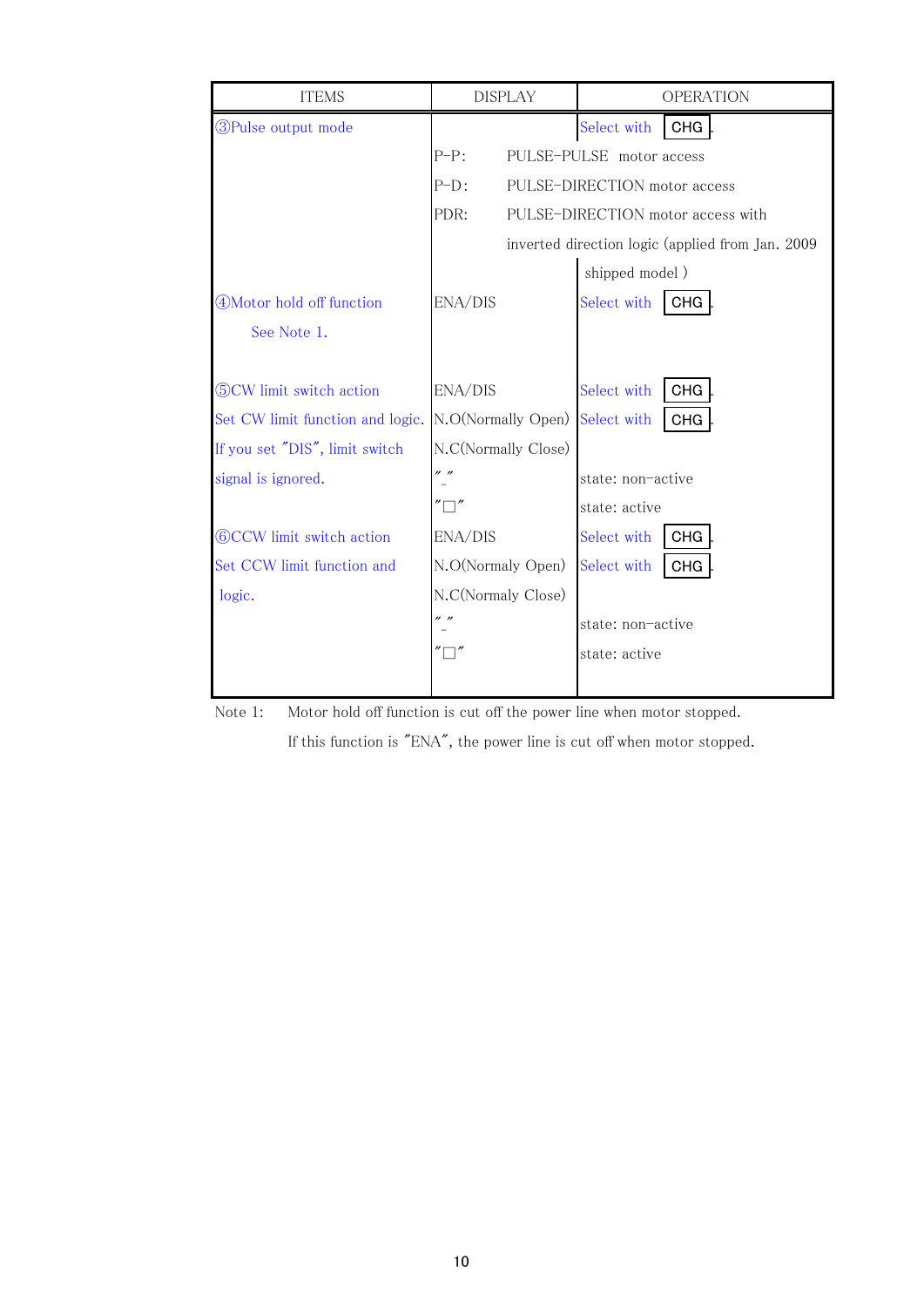# 4.2 P2 :Digital limit switch setting

 $\textcircled{\textsc{1}}$  Display and change SETUP channel  $0\text{--}15$ 

 $\bigwedge \text{\textcircled{$\lambda$}}$ 

| $\Omega$    |   | ÷           | $\begin{array}{c} 0 \end{array}$ | $\Omega$       |                              |   | D |                          | G | $I$ $T$         |   |                |                 |   | S |   | D | ŋ |
|-------------|---|-------------|----------------------------------|----------------|------------------------------|---|---|--------------------------|---|-----------------|---|----------------|-----------------|---|---|---|---|---|
| $\Omega$    |   |             | $\mathbb{R}^n$                   | D <sub>1</sub> |                              | S |   |                          |   | $1 \mid 2 \mid$ | 3 | $\overline{4}$ | 5               | 6 |   | 8 |   |   |
| $\mathbf C$ | C | W           |                                  |                | $\therefore$ $ D $ $I$ $ S $ |   |   | $\overline{\phantom{0}}$ | 0 | $1 \mid 2 \mid$ | 3 | $\overline{4}$ | $5\phantom{.0}$ |   |   |   |   |   |
| B           | Α | $\mathbf C$ |                                  |                | $\overline{A}$               | S | н |                          |   |                 |   |                |                 |   | 9 |   |   |   |

③Display and set the digital limit switch value for CW、CCW direction,

and present state.

|  |  |  |  |  |  | 4Display and set backlash data by numerical key. |  |
|--|--|--|--|--|--|--------------------------------------------------|--|
|--|--|--|--|--|--|--------------------------------------------------|--|

| <b>ITEMS</b>                         | <b>DISPLAY</b>      | OPERATION                          |
|--------------------------------------|---------------------|------------------------------------|
| <b>ODisplay and change SETUP</b>     | $00 - 15$           | See 4.1.                           |
| channel $0-15$                       |                     |                                    |
| <b>2</b> digital limit switch action | ENA/DIS             | Select with<br><b>CHG</b>          |
|                                      |                     | This function is same for CW, CCW. |
| <b>3</b> Display and set the digital | <b>MAX</b>          | See $3.4$                          |
| limit switch value for $CW$ .        | $\pm 2,147,483,647$ | Enter with numeric switches.       |
| CCW direction, and present state.    |                     |                                    |
| 4Backlash data                       | $\pm$ 9999          | Enter with numeric switches.       |
|                                      |                     |                                    |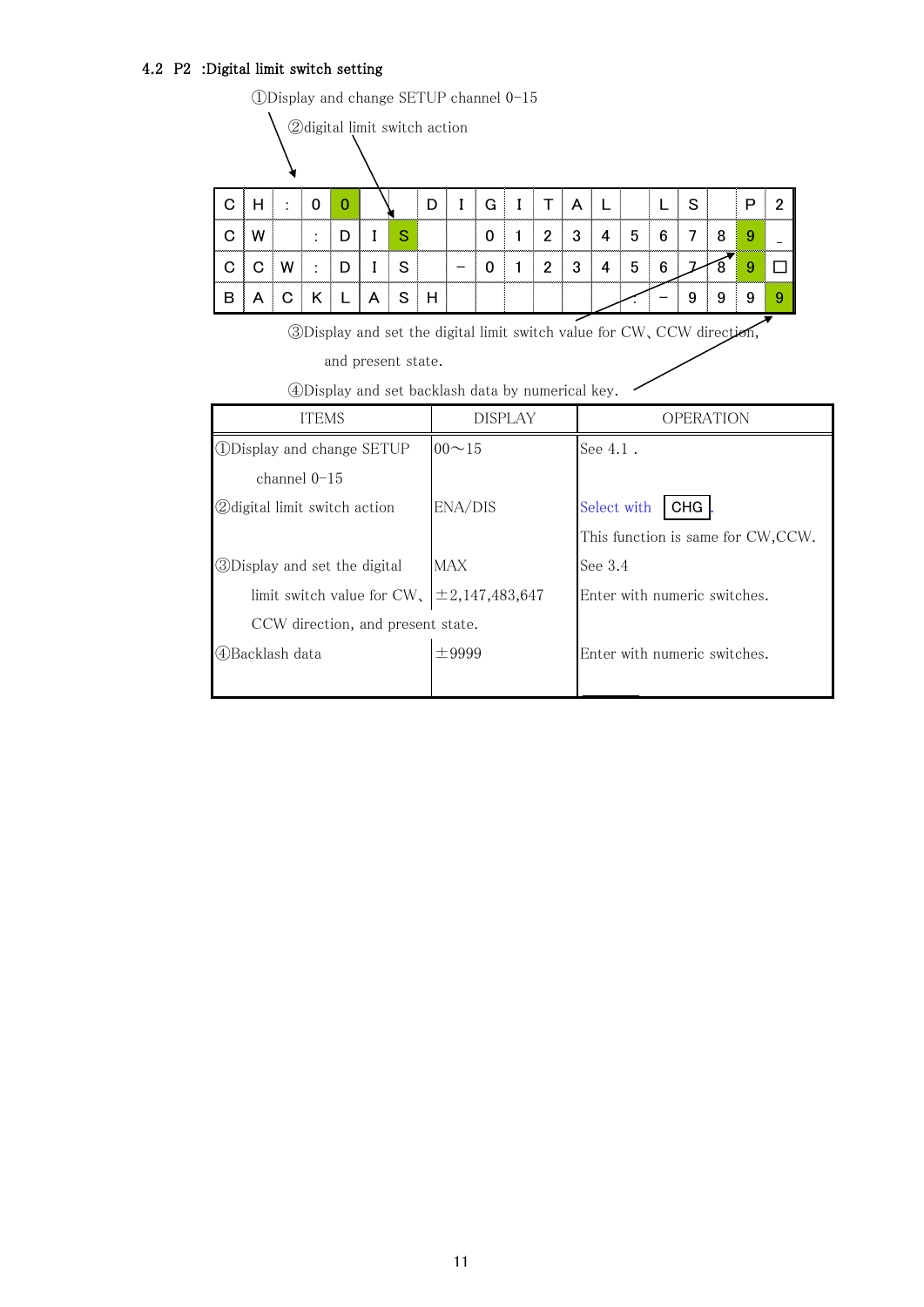# 4.3 P3 :Speed setting

|   | 2"High" speed value<br>3"Middle" speed value |          |                                     |          |                                  |                     |          |                |       |                                    | Unit: pps                    |                |                          |   |   |                            |   |                                        |   |  |
|---|----------------------------------------------|----------|-------------------------------------|----------|----------------------------------|---------------------|----------|----------------|-------|------------------------------------|------------------------------|----------------|--------------------------|---|---|----------------------------|---|----------------------------------------|---|--|
|   |                                              |          |                                     |          |                                  |                     |          |                |       |                                    | Unit: pps                    |                |                          |   |   | <b>5Motor</b> hold on time |   |                                        |   |  |
|   |                                              |          |                                     |          |                                  | 4 "Low" speed value |          |                |       |                                    | Unit: pps                    |                |                          |   |   |                            |   |                                        |   |  |
|   |                                              |          |                                     |          |                                  |                     |          |                |       |                                    |                              |                |                          |   |   |                            |   |                                        |   |  |
| C | H                                            | ÷        | $\mathbf 0$                         | $\Omega$ |                                  |                     | S        | P              | E     | E                                  | D                            | $\overline{C}$ | p                        | p |   | $\mathcal{L}$              |   | $\mathsf{P}$                           | 3 |  |
| н |                                              | 5        | 0                                   | 0        | $\mathbf 0$                      | $\mathbf 0$         | $\Omega$ | $\mathbf{0}$   |       | H                                  |                              | $\circ$        | N                        | ÷ | 0 | 8                          | 0 | m                                      | s |  |
| М | ÷                                            | 5        | 0                                   | 0        | 0                                | $\mathbf 0$         | $\Omega$ | $\mathbf{O}$   |       |                                    | J                            | $\circ$        | G                        |   | ÷ | 9                          | 9 | 9                                      | 9 |  |
| L |                                              | 5        | 0                                   | 0        | 0                                | 0                   | 0        | $\mathbf{O}$   |       |                                    | R                            | A              | T                        | Е |   |                            | 1 | $\mathbf{1}$                           | 5 |  |
|   |                                              |          |                                     |          |                                  |                     |          |                |       |                                    |                              |                |                          |   |   |                            |   |                                        |   |  |
|   |                                              |          |                                     |          |                                  |                     |          |                |       |                                    |                              |                | 6"JOG STEP" value        |   |   |                            |   |                                        |   |  |
|   |                                              |          |                                     |          |                                  |                     |          |                |       |                                    |                              |                | 7"Rate Data" value       |   |   |                            |   |                                        |   |  |
|   |                                              |          | <b>ITEMS</b>                        |          |                                  |                     |          |                |       | <b>OPERATION</b><br><b>DISPLAY</b> |                              |                |                          |   |   |                            |   |                                        |   |  |
|   |                                              |          |                                     |          | <b>ODisplay and change SETUP</b> |                     |          | $00 - 15$      |       |                                    |                              |                | See 4.1                  |   |   |                            |   |                                        |   |  |
|   |                                              |          | channel 0-15                        |          |                                  |                     |          |                |       |                                    |                              |                |                          |   |   |                            |   |                                        |   |  |
|   |                                              |          | 2"HIGH" speed value                 |          |                                  |                     |          |                |       | $0 - 5,000,000$                    | Enter with numeric switches. |                |                          |   |   |                            |   |                                        |   |  |
|   |                                              | Unit:pps |                                     |          |                                  |                     |          |                |       |                                    |                              |                |                          |   |   |                            |   |                                        |   |  |
|   |                                              |          |                                     |          | 3"MIDDLE" speed value            |                     |          |                |       | $0 - 5,000,000$                    |                              |                |                          |   |   |                            |   | Enter with numeric switches.           |   |  |
|   |                                              |          | 4"LOW" speed value                  |          |                                  |                     |          |                |       | $0 - 5,000,000$                    |                              |                |                          |   |   |                            |   | Enter with numeric switches.           |   |  |
|   |                                              |          | 5Motor hold on time                 |          |                                  |                     |          | $50 - 500$ ms  |       |                                    |                              |                |                          |   |   |                            |   | When hold off signal is enable,        |   |  |
|   |                                              |          | (available from V1.48)              |          |                                  |                     |          |                |       | by 10ms                            |                              |                |                          |   |   |                            |   | releases this signal for setting value |   |  |
|   |                                              |          |                                     |          |                                  |                     |          |                |       |                                    |                              |                | before motor activation. |   |   |                            |   |                                        |   |  |
|   |                                              |          | 6"JOG STEP" value                   |          |                                  |                     |          | $0 \sim 9,999$ |       |                                    |                              |                |                          |   |   |                            |   | Set pulse steps in JOG one step        |   |  |
|   |                                              |          |                                     |          |                                  |                     |          |                |       |                                    |                              |                | operation.               |   |   |                            |   |                                        |   |  |
|   |                                              |          | $\textcircled{7}$ "Rate Data" value |          |                                  |                     |          | $0\infty$      | (MAX) |                                    | 115                          |                |                          |   |   |                            |   | Enter with numeric switches.           |   |  |

①Display and change SETUP channel 0-15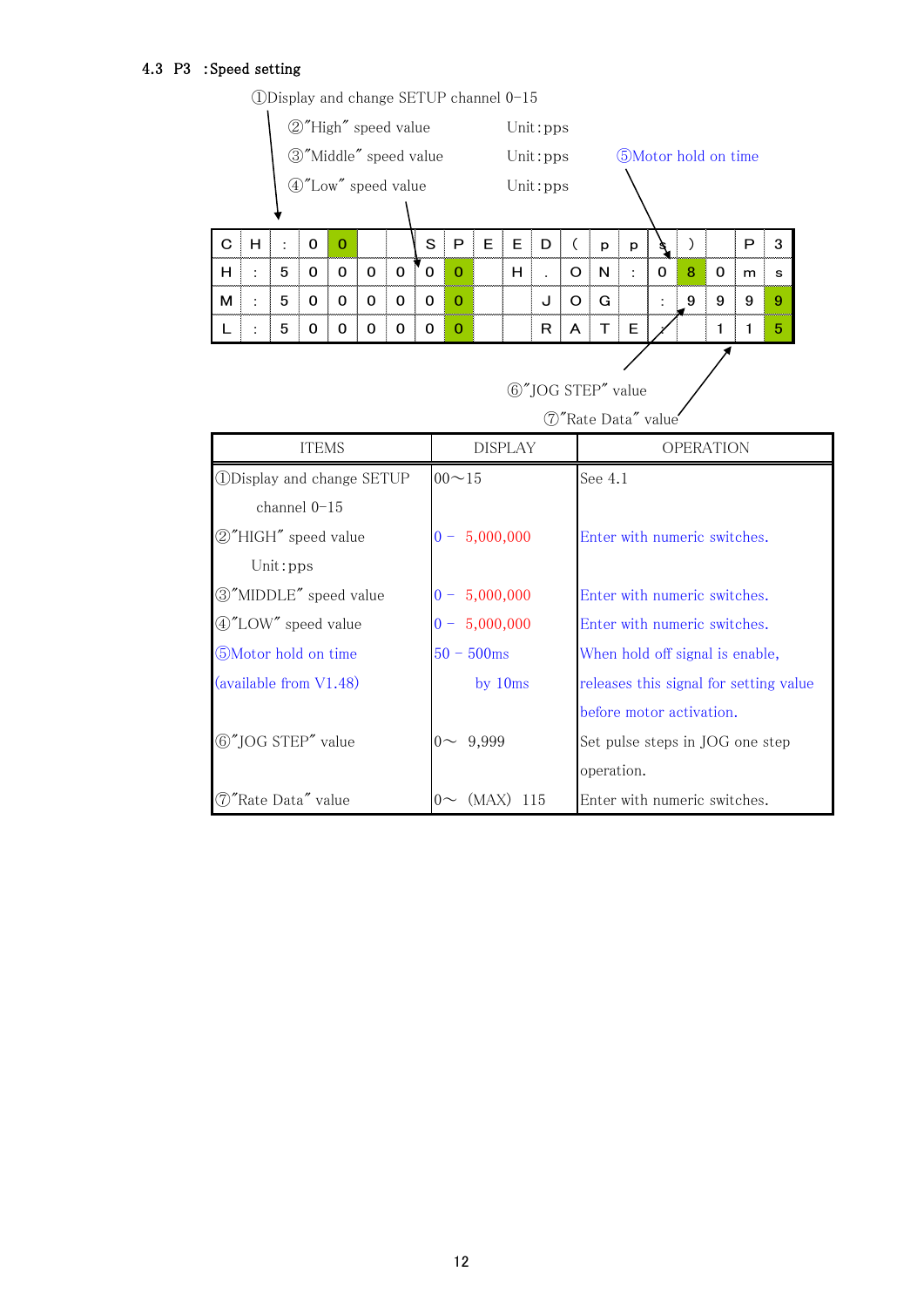### 4.4 P4 :Acceleration and deceleration setting

|   |   |   |   |   |   |   |   |   |   |           |   |   | 2Selection of acceleration and deceleration format |  |  |
|---|---|---|---|---|---|---|---|---|---|-----------|---|---|----------------------------------------------------|--|--|
|   | ٠ | O | O |   | А |   | & | S |   |           | D |   |                                                    |  |  |
| А |   |   | м |   | F |   |   |   |   |           |   | a | е                                                  |  |  |
| S |   | ш |   | м |   | ⊢ |   |   | S | $\bullet$ |   |   |                                                    |  |  |
|   |   |   |   |   |   |   | Р |   | B |           |   | A |                                                    |  |  |
|   |   |   |   |   |   |   |   |   |   |           |   |   |                                                    |  |  |

(DDisplay and change SETUP channel  $0-15$ 

 $\textcircled{\textbf{3}}\mathsf{Selection} \text{ of stop mode: In case of limit switch} \textcolor{red}{\bigwedge}$ 

④Selection of stop mode: Incase of push button.(Panel operation)

| ITEMS                                          | <b>DISPLAY</b>                              | OPERATION                                     |
|------------------------------------------------|---------------------------------------------|-----------------------------------------------|
| <b><i><u>DDisplay and change SETUP</u></i></b> | $00 \sim 15$                                | See 4.1 P1                                    |
| channel $0-15$                                 |                                             |                                               |
| (2) Selection of acceleration and              |                                             | Select with<br><b>CHG</b>                     |
| deceleration format                            | Const (constant acceleration drive)         |                                               |
|                                                | Trape (trapezoidal form acceleration drive) |                                               |
|                                                |                                             | Schar ("S" character form acceleration drive) |
| 3) Selection of stop mode:                     | SLOW(Slow stop)                             | Select with<br><b>CHG</b>                     |
| In case of limit switch                        | FAST (FASTstop)                             |                                               |
|                                                | Emergency stop                              |                                               |
| 4) Selection of stop mode:                     | SLOW(Slow stop)                             | Select with<br><b>CHG</b>                     |
| Incase of push bottun.                         | FAST (FASTstop)                             |                                               |
| (Panel operation)                              | Emergency stop                              |                                               |

## 4.5 P5 :REL,ABS,SCAN data setting

①Display and change SETUP channel 0-15

| C               | н | ٠<br>÷. | 0 | 0       |  | м | O | D              | E.                                                                                  |   | D | A | т     | A |   | P | 5 |
|-----------------|---|---------|---|---------|--|---|---|----------------|-------------------------------------------------------------------------------------|---|---|---|-------|---|---|---|---|
| R<br>********** | Е |         |   |         |  | Ω |   | $\overline{2}$ | 3                                                                                   | 4 | 5 | 6 | 7<br> | 8 | 9 |   |   |
| A               | в | S       |   | ٠<br>۰. |  | 0 |   | $\overline{2}$ | 3                                                                                   | 4 | 5 | 6 | 7     | 8 | 9 |   |   |
| S               | C | A       | N | ٠<br>۰. |  | 0 |   | $\overline{2}$ | 3                                                                                   | 4 |   | 6 |       | 8 | 9 |   |   |
|                 |   |         |   |         |  |   |   |                | <b>2</b> REL mode set value<br><b>3ABS</b> mode set value<br>4) SCAN mode set value |   |   |   |       |   |   |   |   |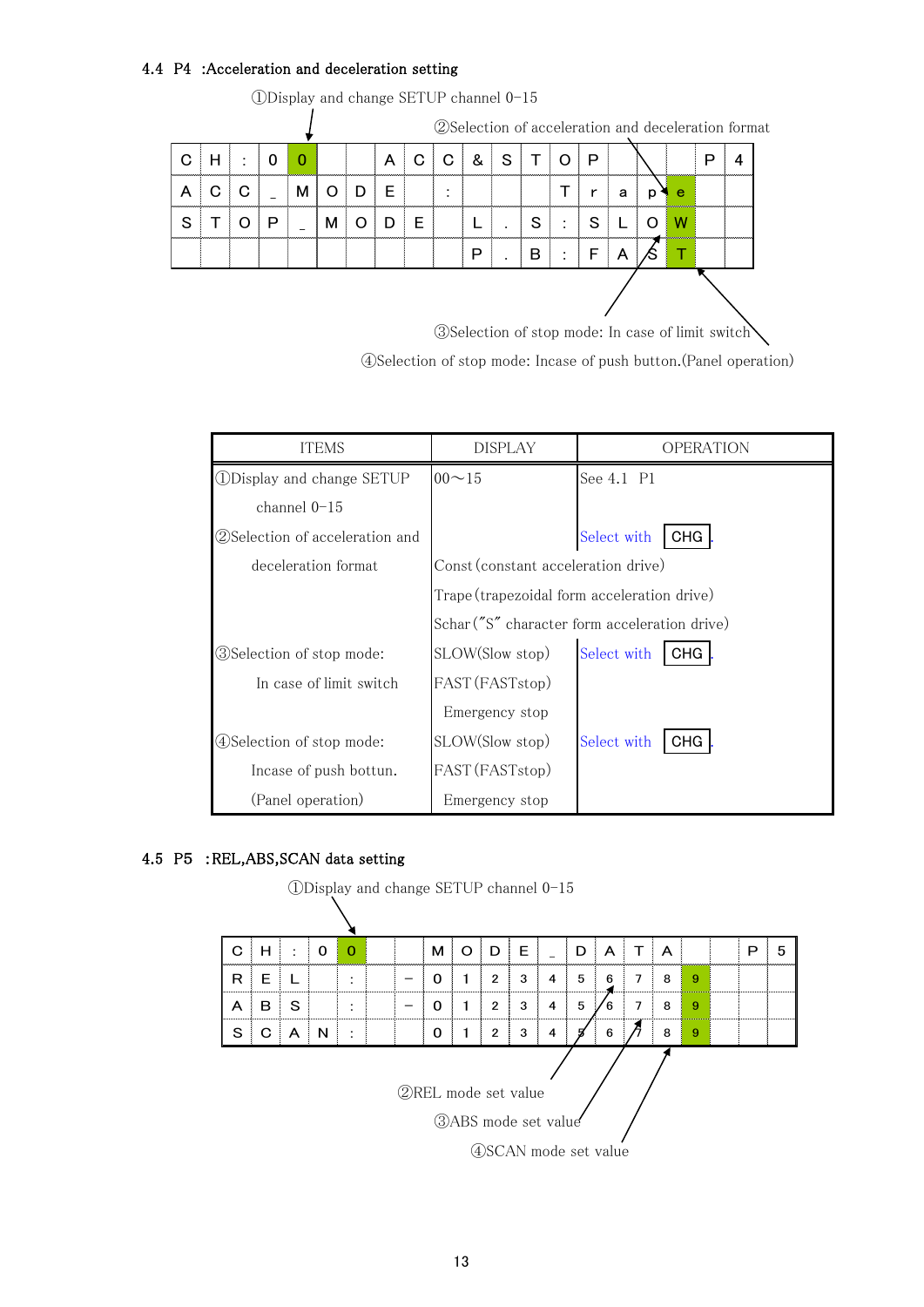| <b>ITEMS</b>                                                                     | <b>DISPLAY</b>                                      | OPERATION                    |  |  |  |  |  |  |  |  |
|----------------------------------------------------------------------------------|-----------------------------------------------------|------------------------------|--|--|--|--|--|--|--|--|
| <b>ODisplay and change SETUP</b>                                                 | $00 - 15$                                           | See 4.1 P1                   |  |  |  |  |  |  |  |  |
| channel $0-15$                                                                   |                                                     |                              |  |  |  |  |  |  |  |  |
| <b>2</b> REL mode set value                                                      | $0 - \pm 2,147,483,647$                             | Set by numerical key switch. |  |  |  |  |  |  |  |  |
| Set pulse steps in relative mode.                                                |                                                     |                              |  |  |  |  |  |  |  |  |
| <b>3</b> ABS mode set value                                                      | $0 - \pm 2,147,483,647$                             | Set by numerical key switch. |  |  |  |  |  |  |  |  |
| Set pulse steps in absolute mode.                                                |                                                     |                              |  |  |  |  |  |  |  |  |
| $0 - \pm 2,147,483,647$<br>4 SCAN mode set value<br>Set by numerical key switch. |                                                     |                              |  |  |  |  |  |  |  |  |
| Set pulse steps in scan mode. This data is for setting present motor position.   |                                                     |                              |  |  |  |  |  |  |  |  |
| <b>PRESET</b>                                                                    | By this key, this data is entered to position data. |                              |  |  |  |  |  |  |  |  |

Each data is set by 3.3 Mode set screen.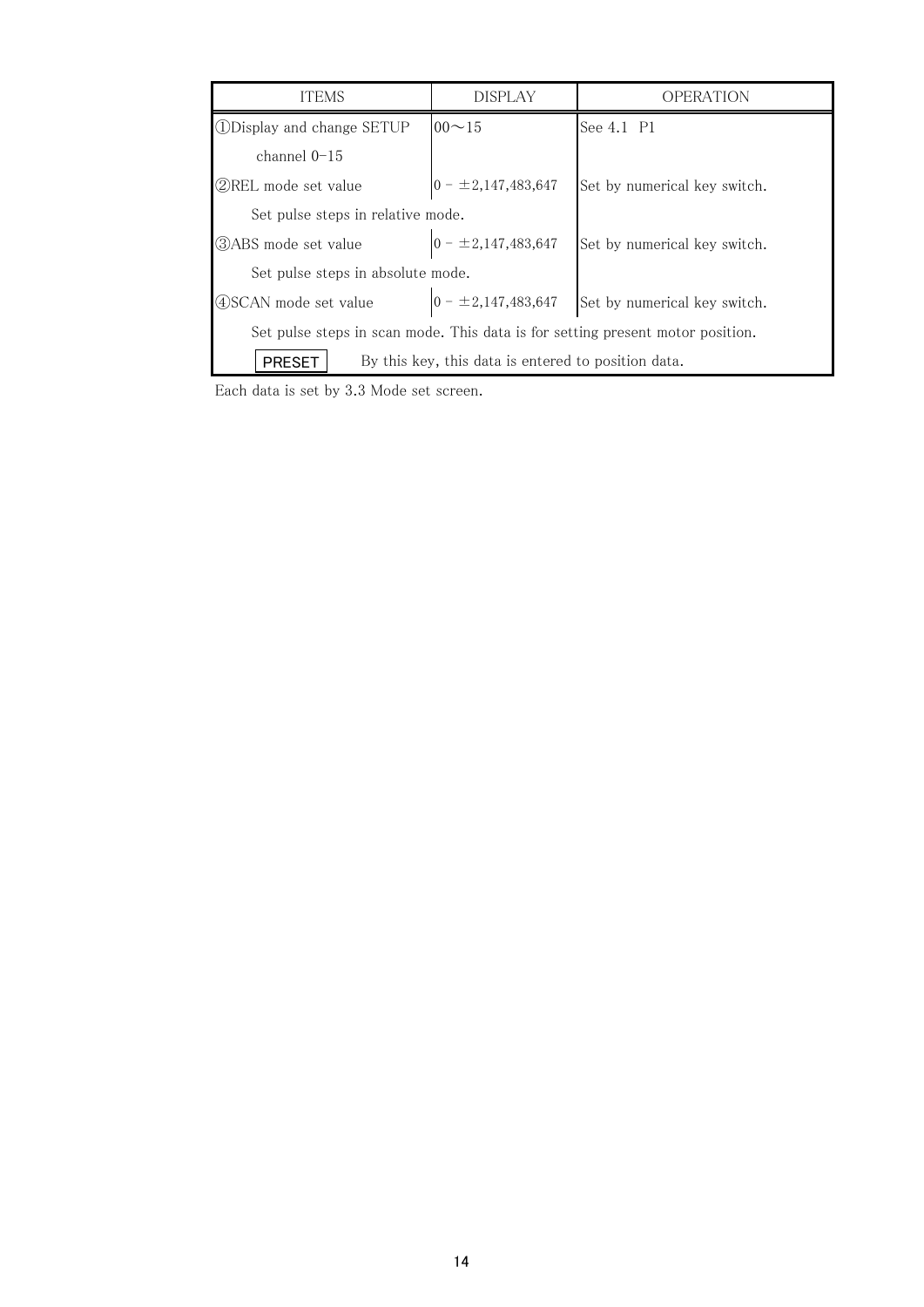#### 4.6 P6 :Home position setting

|   |   |   |              |          |   |         |   |   |   |          | 2 Enable or disable home positionl limit switch action. |                    |   |                             |    |            |   |   |   |
|---|---|---|--------------|----------|---|---------|---|---|---|----------|---------------------------------------------------------|--------------------|---|-----------------------------|----|------------|---|---|---|
|   |   |   |              |          |   |         |   |   |   |          |                                                         |                    |   | <b>30</b> Contact in enable |    |            |   |   |   |
| C | н | ٠ | $\Omega$     | $\Omega$ |   | н       | Р |   | S | ÷        | E.                                                      | N                  | A |                             | N  | $\epsilon$ |   | Р | 6 |
| O | R | G |              | S        |   | A       | R |   | ÷ | C        | C                                                       | W                  |   | м                           |    | C          | C | W |   |
| O | F | F | $\cdot$<br>S | Е        | т | $\cdot$ | P | U |   | S        | E,                                                      | $\cdot$<br>$\cdot$ |   |                             |    | 9          | 9 | 9 | 9 |
| м | Е | м |              | P        | Ο | S       | ٠ |   |   | $\Omega$ |                                                         | $\overline{2}$     | 3 | 4                           | 15 | 6          |   | 8 | 9 |
|   |   |   |              |          |   |         |   |   |   |          |                                                         |                    |   |                             |    |            |   |   |   |

①Display and change SETUP channel 0-15

④Selection of running direction for detect the origin point ⑤Memorized running direction for detect the origin point

⑥Offset pulse number

⑦Home position of origin point

| <b>ITEMS</b>                            | <b>DISPLAY</b>               | <b>OPERATION</b>                        |  |  |  |  |  |  |
|-----------------------------------------|------------------------------|-----------------------------------------|--|--|--|--|--|--|
| <b><i>ODisplay and change SETUP</i></b> | $00 - 15$                    | See 4.1 P1                              |  |  |  |  |  |  |
| channel 0-15                            |                              |                                         |  |  |  |  |  |  |
| 2Enable or disable home                 | ENA/DIS                      | Select with<br>CHG.                     |  |  |  |  |  |  |
| positionl limit switch action.          |                              |                                         |  |  |  |  |  |  |
| <b>30Contact in enable</b>              | N.O/N.C                      | Select with<br><b>CHG</b>               |  |  |  |  |  |  |
|                                         | Normaly Open / Normaly Close |                                         |  |  |  |  |  |  |
| 4) Selection of running direction       | CW/CCW                       | Select with<br><b>CHG</b>               |  |  |  |  |  |  |
| for detect the origin point             |                              |                                         |  |  |  |  |  |  |
| 5Memorized running direction            | CW/CCW                       | Only display the direction.             |  |  |  |  |  |  |
| for detect the origin point             |                              | Not impossible to set.                  |  |  |  |  |  |  |
| 60ffset pulse number                    | 9999                         | Set by numerical key switch.            |  |  |  |  |  |  |
| 7Home position of origin point          | $0 - \pm 2,147,483,647$      | When origin point had been set,         |  |  |  |  |  |  |
|                                         |                              | this position data is displayed.        |  |  |  |  |  |  |
|                                         |                              | When origin point hadn't been set,      |  |  |  |  |  |  |
|                                         |                              | display is "NO H.P.".                   |  |  |  |  |  |  |
|                                         |                              | When display is "NO H.P.", enter        |  |  |  |  |  |  |
|                                         |                              | key, then enter numerical<br>CHG        |  |  |  |  |  |  |
|                                         |                              | key you can set home position data.     |  |  |  |  |  |  |
|                                         |                              | To cancel H.P data, enter<br><b>CHG</b> |  |  |  |  |  |  |
|                                         |                              | key, then "NO H.P." displayed.          |  |  |  |  |  |  |
|                                         |                              |                                         |  |  |  |  |  |  |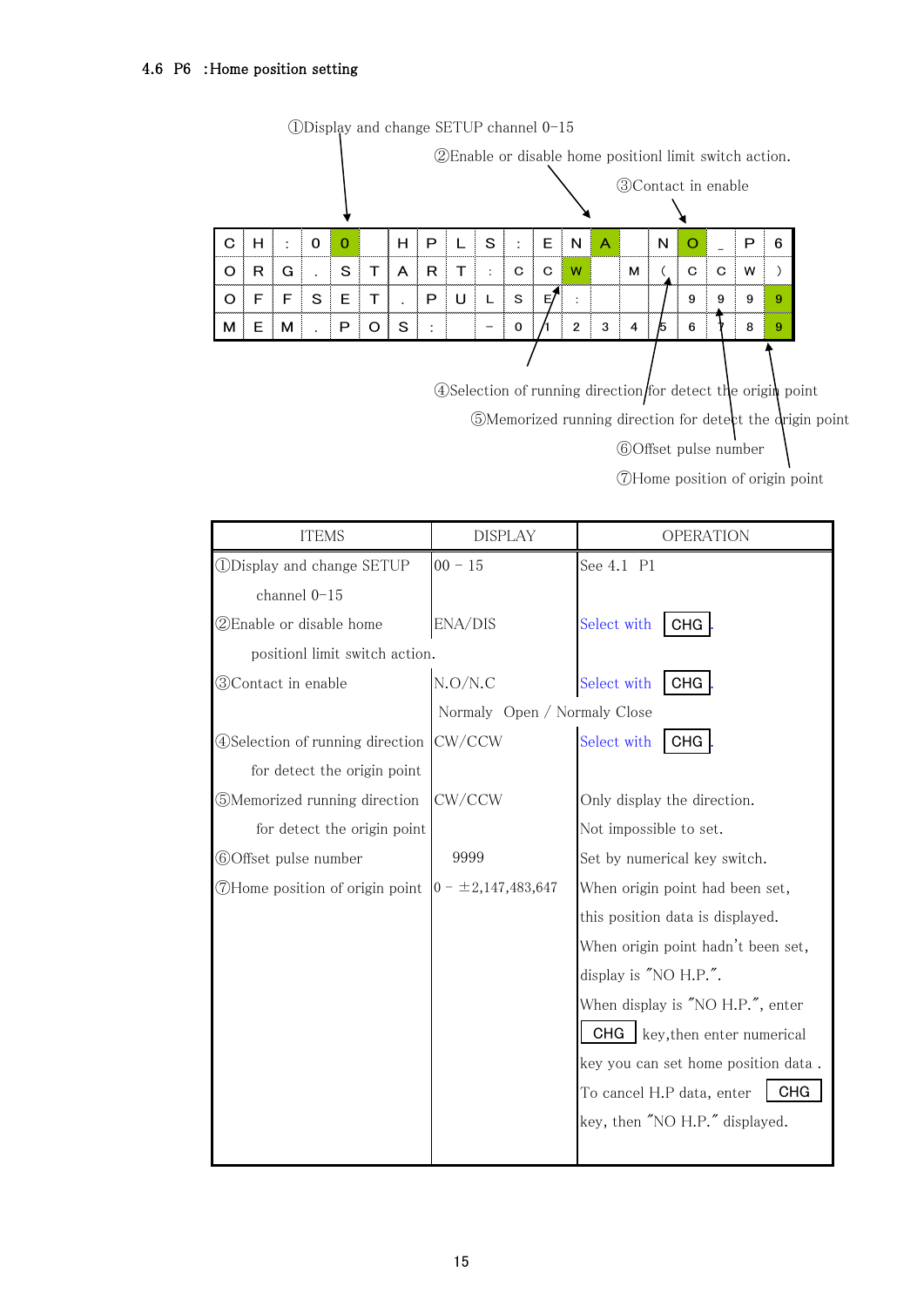#### 4.7 P7 :Timing Out setting

|   |                                                          |   |                                                                                        |   |   |                                                                  |  | $\mathcal{L}$ |  |   |  |                      |   |   |   |   |  |   |   |
|---|----------------------------------------------------------|---|----------------------------------------------------------------------------------------|---|---|------------------------------------------------------------------|--|---------------|--|---|--|----------------------|---|---|---|---|--|---|---|
|   |                                                          |   |                                                                                        |   |   |                                                                  |  |               |  |   |  | 2Timing Out mode set |   |   |   |   |  |   |   |
| C | н                                                        | t | $\overline{2}$<br>$\Omega$<br>U<br>Р<br>0<br>т<br>0<br>Т<br>0<br>O<br>٠<br>s<br>n<br>٠ |   |   |                                                                  |  |               |  |   |  |                      |   |   |   |   |  |   |   |
| S | т                                                        | A | R                                                                                      | Т |   | 3<br>5<br>$\overline{2}$<br>4<br>6<br>8<br>7<br>0<br>٠<br>٠      |  |               |  |   |  |                      |   |   |   |   |  |   | 9 |
| S | т                                                        | O | Р                                                                                      |   |   | 3<br>5<br>$\overline{2}$<br>4<br>6<br>7<br>8<br>9<br>0<br>٠<br>٠ |  |               |  |   |  |                      |   |   |   |   |  |   |   |
| Р |                                                          | I | Ν                                                                                      |   | V | ٠<br>$\mathbf{r}$                                                |  |               |  | 0 |  | 2                    | 3 | 4 | 5 | 6 |  | 8 | 9 |
|   | <b>3</b> Timing Out Start data<br>4)Timing Out Stop data |   |                                                                                        |   |   |                                                                  |  |               |  |   |  |                      |   |   |   |   |  |   |   |

①Display and change SETUP channel 0-15

⑤Timing Out Inteval data

| <b>ITEMS</b>                            | <b>DISPLAY</b>          | <b>OPERATION</b>                                 |
|-----------------------------------------|-------------------------|--------------------------------------------------|
| <b><i>ODisplay and change SETUP</i></b> | $00 - 15$               | See 4.1 P1                                       |
| channel 0-15                            |                         |                                                  |
| 2Timing Out mode set                    |                         | Select with<br><b>CHG</b>                        |
|                                         | DIS                     | Disable: Timing Out                              |
|                                         | <b>GATE</b>             | GATE mode output. Signal out                     |
|                                         |                         | between START and STOP.                          |
|                                         | PULSE 200ns             | PULSE mode output                                |
|                                         | PULSE 10us              | Pulse Intervals are as these.                    |
|                                         | PULSE 100us             | Pulse width is $200 \text{ns} \geq 10 \text{us}$ |
|                                         | PULSE 1ms               | $\gg 100$ us $\gg 1$ ms                          |
|                                         |                         | Select with<br><b>CHG</b>                        |
|                                         |                         |                                                  |
| <b>3Timing Out Start Position</b>       | $0 - \pm 2,147,483,647$ | Set by numerical key switch.                     |
| <b>4</b> Timing Out Stop Position       | $0 - \pm 2,147,483,647$ | Set by numerical key switch.                     |
|                                         |                         | Related to GATE mode output.                     |
| 5Timing Out Interval Pulse              |                         |                                                  |
|                                         | $0 - \pm 2,147,483,647$ | Set by numerical key switch.                     |
|                                         | unsigned number         | Pulse interval in pulse mode output              |
|                                         |                         |                                                  |

About the details of Timing Out, see chap5.1 Timing chart of Timing out port.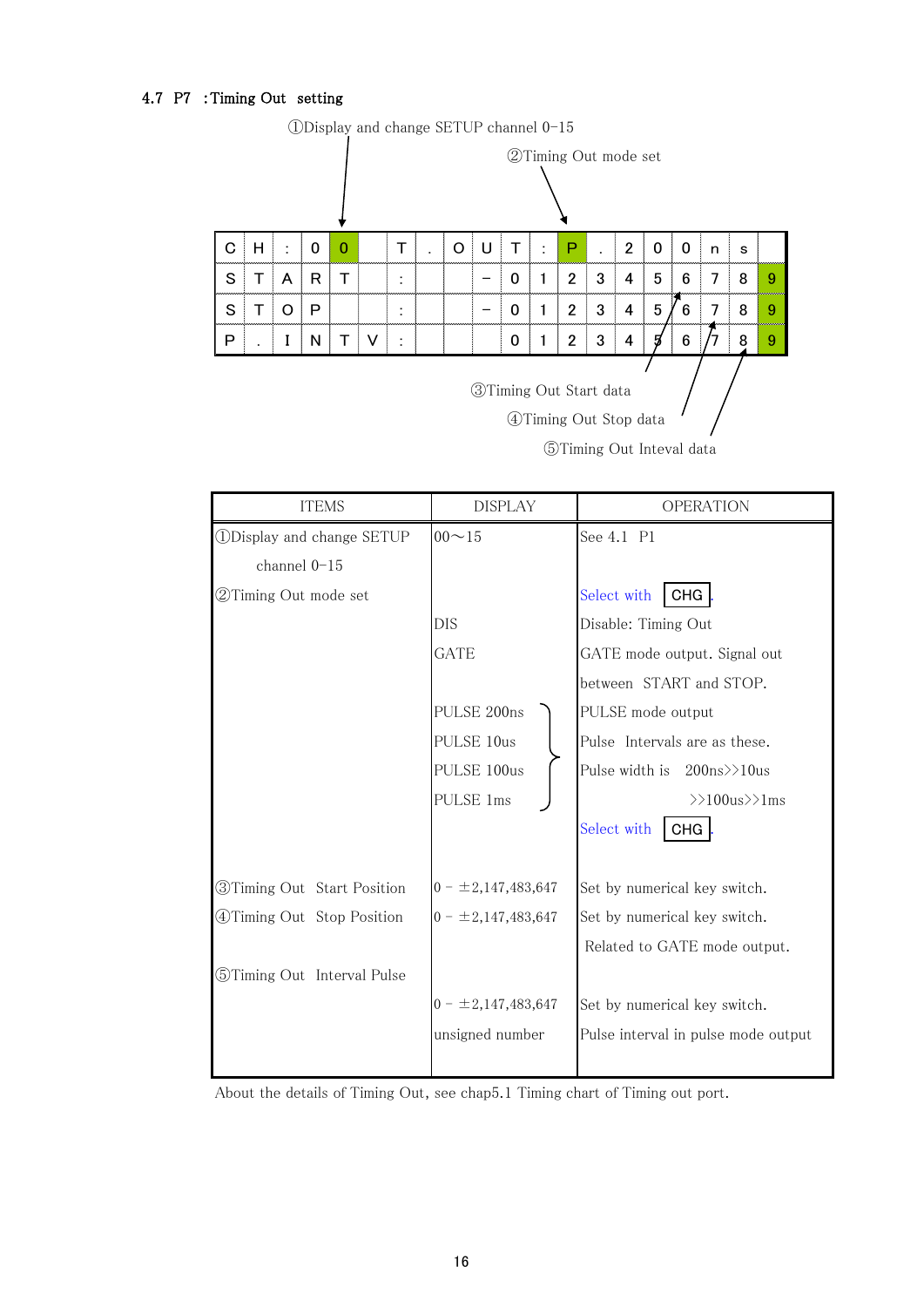#### 4.8 P8 :Timing Out channel setting

|  |  |  |  |  | $\Omega$ | $\overline{\phantom{a}}$            |  | J |   |  |  |
|--|--|--|--|--|----------|-------------------------------------|--|---|---|--|--|
|  |  |  |  |  |          | $\overline{\phantom{a}}$<br>$\cdot$ |  | s | ж |  |  |
|  |  |  |  |  | ∩        | $\overline{\phantom{a}}$<br>. .     |  | s |   |  |  |
|  |  |  |  |  | ົ        |                                     |  |   |   |  |  |

This set screen is not available in software version V1.10.

In software version V1.10, channel number and timing ou port number is rigid.

| TP <sub>0</sub> | Timing Out Port0 | A.Pos set channel  |
|-----------------|------------------|--------------------|
| TP1             | Timing Out Port1 | B. Pos set channel |
| TP <sub>2</sub> | Timing Out Port2 | C.Pos set channel  |
| TP3             | Timing Out Port3 | D.Pos set channel  |

#### 4.9 P9 :Parameters of remote mode setting

| R | ⊏      |   |   |   | F | ⌒<br>ب |        |    |   | ⊓ |                |                |   |  |  |
|---|--------|---|---|---|---|--------|--------|----|---|---|----------------|----------------|---|--|--|
| R | c<br>c | - |   | ◠ |   |        | ┍<br>p |    | ∍ |   | ⊢              | $\blacksquare$ | w |  |  |
| ٦ | רז     |   | в |   |   |        | R      | E. | S |   |                |                |   |  |  |
|   |        |   |   |   |   |        |        |    |   |   | $\blacksquare$ |                |   |  |  |

①RS-232C baud rate set

②GPIB address set

③Hand box type set

| <b>ITEMS</b>             | <b>DISPLAY</b>                        | <b>OPERATION</b>                                |
|--------------------------|---------------------------------------|-------------------------------------------------|
| (1)RS-232C baud rate set | $1200 \gg 2400 \gg$                   | <b>CHG</b><br>Select with                       |
|                          | $4800 \gg 9600 \gg$                   | Baudrate data is $1200 \sim 38400 \text{(bps)}$ |
|                          | $19200 \Rightarrow 38400 \Rightarrow$ |                                                 |
|                          | $1200 \cdots$                         |                                                 |
| (2)GPIB address set      | It's available $2-31$                 | Set by numerical key switch.                    |
|                          |                                       | Or                                              |
|                          |                                       | Address increment<br>土                          |
|                          |                                       | Address decrement<br><b>CLR</b>                 |
| 3) Hand box type set     | Type02/                               | <b>CHG</b><br>Select with                       |
|                          | Type04/                               | Type02:active A,B2 channels                     |
|                          | Type16                                | Type04: active 4 channels                       |
|                          |                                       | Type16: active 16 channels                      |

\* About the details of hand box, see chap5.2 Hand Box Control.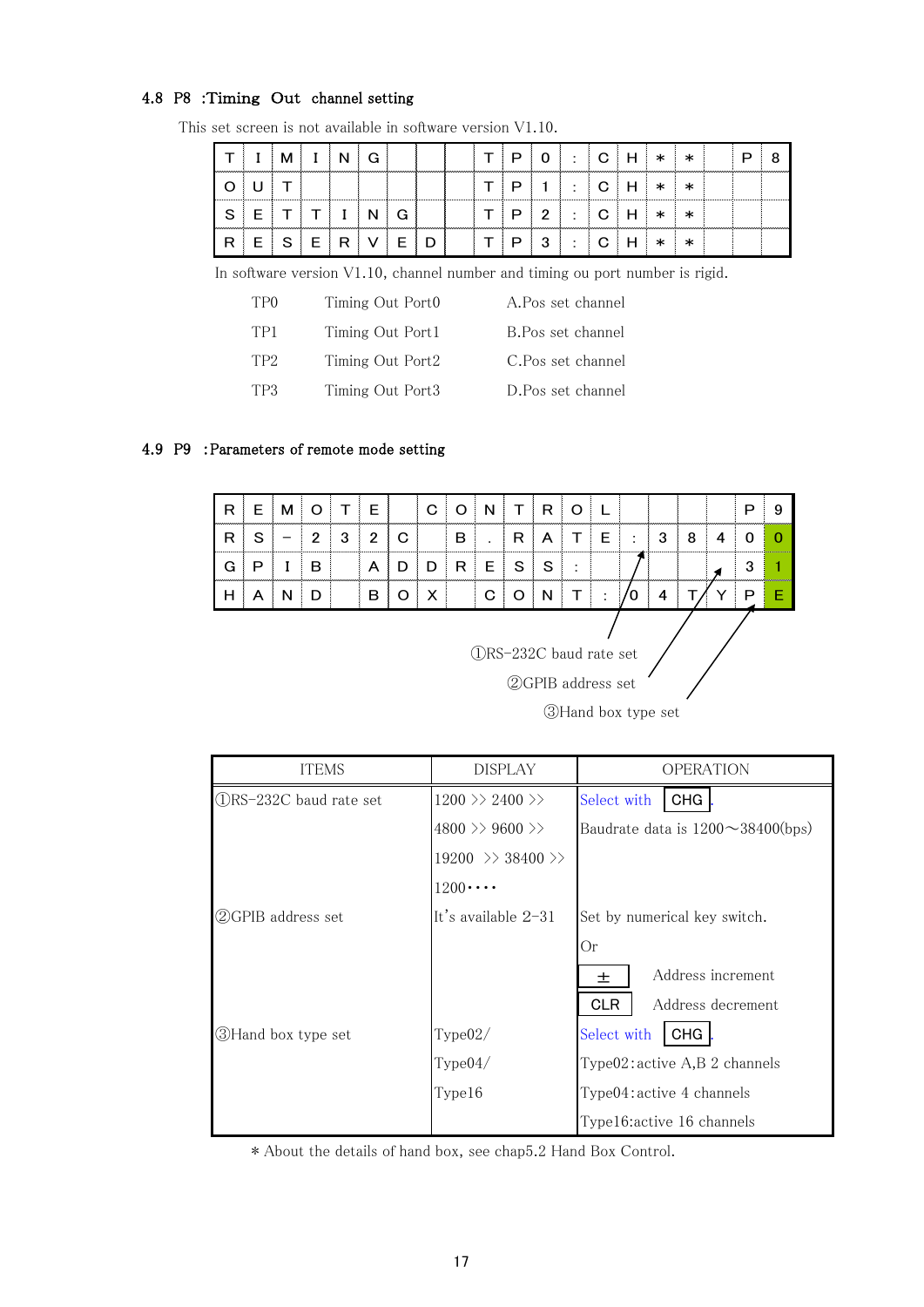#### 4.10 P10:LAN setting

| A                   | N                              |   | S | E | т                   | т              |                | N              | G |   |   |                              |   |   |                  | P |   | 0      |  |  |  |
|---------------------|--------------------------------|---|---|---|---------------------|----------------|----------------|----------------|---|---|---|------------------------------|---|---|------------------|---|---|--------|--|--|--|
| м                   | A                              | C | ÷ |   | $\lt$               | $\mathbf{1}$   | A              | $\overline{2}$ | B | 3 | C | 4                            | D | 5 | E                | 6 | F | $\geq$ |  |  |  |
| I                   | P                              |   | ÷ | 1 | 9                   | $\overline{2}$ | 6<br>8         |                |   |   |   |                              | 0 | 1 |                  | 0 | 5 | 5      |  |  |  |
| P                   | $\circ$                        | R | т |   | N                   | $\circ$        |                |                |   |   |   |                              |   | 1 | 0                | 0 | 0 |        |  |  |  |
|                     |                                |   |   |   | <b>OMAC</b> address |                | 2IP address    |                |   |   |   | <b>3PORT</b> number          |   |   |                  |   |   |        |  |  |  |
|                     | <b>ITEMS</b><br><b>DISPLAY</b> |   |   |   |                     |                |                |                |   |   |   |                              |   |   | <b>OPERATION</b> |   |   |        |  |  |  |
| <b>OMAC</b> address |                                |   |   |   |                     |                | 12 characters  |                |   |   |   | It's MAC address inside LAN  |   |   |                  |   |   |        |  |  |  |
|                     |                                |   |   |   |                     |                |                |                |   |   |   | module                       |   |   |                  |   |   |        |  |  |  |
| 2IP address         |                                |   |   |   |                     |                | 3 digit 4 data |                |   |   |   | Set by numerical key switch. |   |   |                  |   |   |        |  |  |  |
|                     |                                |   |   |   |                     |                | Maximum:255    |                |   |   |   |                              |   |   |                  |   |   |        |  |  |  |
|                     |                                |   |   |   |                     |                | (Hex(FF))      |                |   |   |   |                              |   |   |                  |   |   |        |  |  |  |
| <b>3PORT</b> number |                                |   |   |   |                     |                | Maximum:32767  |                |   |   |   | Set by numerical key switch. |   |   |                  |   |   |        |  |  |  |
|                     |                                |   |   |   |                     |                | (Hex(7FFF))    |                |   |   |   |                              |   |   |                  |   |   |        |  |  |  |

(NOTE) When you change IP ADDRESS or PORT NO, it's need to put on power switch.

#### 4.11 P11:Program version change, return time from mode set screen,

### and LCD brightness adjustment

| רי |  |  | м | C. |   |   |   |           |  |   |  |
|----|--|--|---|----|---|---|---|-----------|--|---|--|
|    |  |  | N |    |   | е |   |           |  |   |  |
|    |  |  |   |    |   |   | N |           |  | 9 |  |
|    |  |  |   |    | N | ⊢ | S | $\bullet$ |  |   |  |

①To change software version

②Return time from mode set screen ③LCD brightness adjustment

| <b>ITEMS</b>                       | DISPLAY        | <b>OPERATION</b>                      |
|------------------------------------|----------------|---------------------------------------|
| <b>T</b> o change software version | NEW / OLD      | It's changed by $\Box$ CHG<br>switch. |
|                                    |                | Details are in "PM16C-04XDL           |
|                                    |                | REMOTE CONTROL USER'S                 |
|                                    |                | MANUAL".                              |
| (2) Return time from mode          | 0 <sub>0</sub> | 00: No return function.               |
| set screen                         | $01 - 99$      | 01-99: When no key touch time         |
|                                    | seconds        | continued, "Mode set screen" back     |
|                                    |                | to "Motor access screen"              |
|                                    |                | automatically.                        |
| <b>3LCD</b> brightness adjustment  | $1 - 100$      | Set the brightness of LCD display     |
| (available from Ver. 1.39 $\sim$ ) |                | by numeral key switch.                |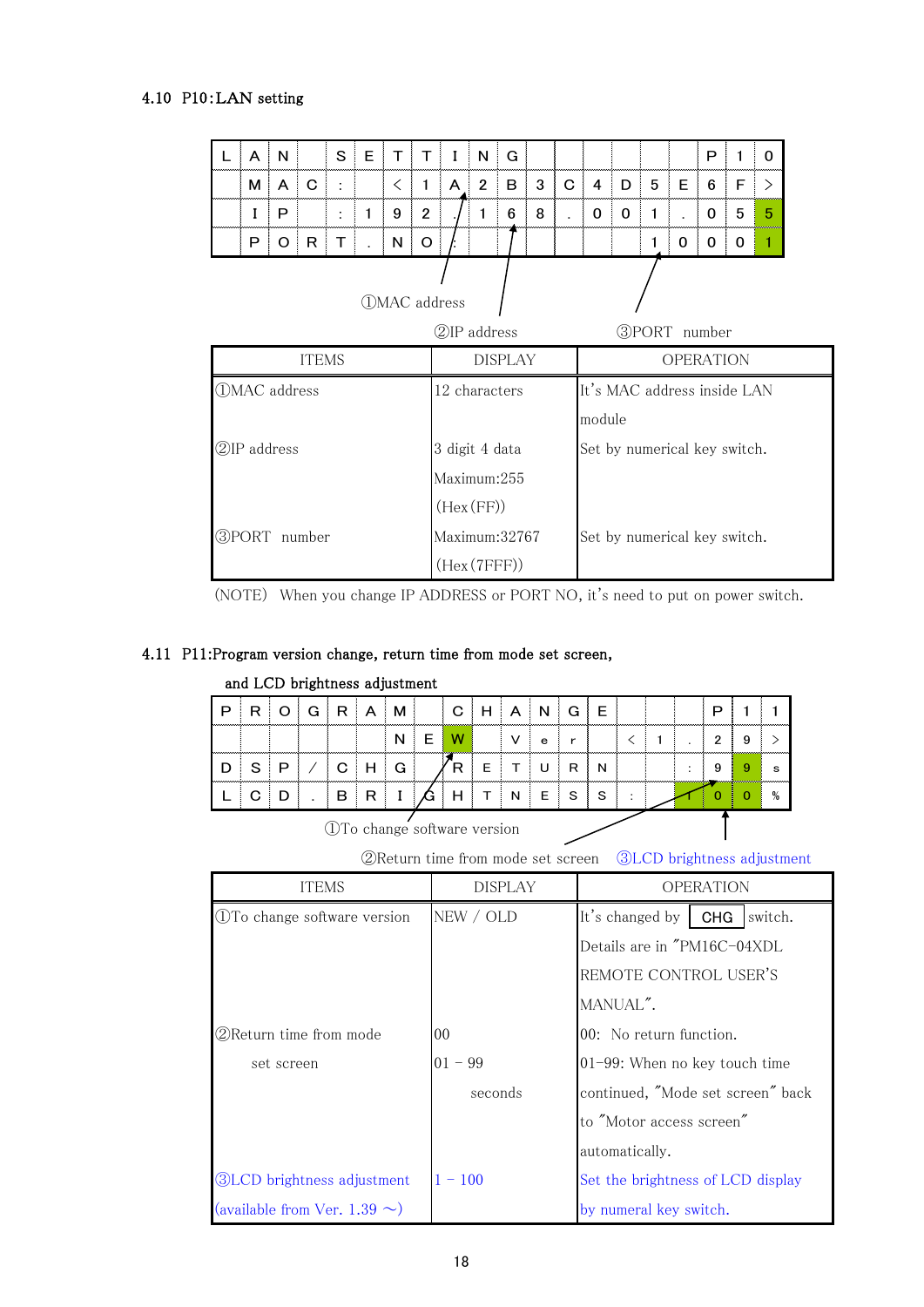- (NOTE 1) IN PM16C-04XDL, "Motor access screen " is normal display. When push DSP/CHG key, screen changed to "Mode set screen". This screen is convenient to check and change channel parameters. But when no key touch time continued for some seconds, "Mode set screen" back to "Motor access screen" automatically. When you don't need this change, you set 00 time.
- (NOTE 2) LCD brightness data is saved with battery back up. On shipping, and turn on the power with pressing REM/LOC button, LCD brightness data set to 100%.

LCD brightness control is available via communication line.

Here is command for LCD brightness adjustment.

| function       | command                       | response              |
|----------------|-------------------------------|-----------------------|
| LCD brightness | LCDB? (Cr)(Lf)                | LCD BRIGHT xx(Cr)(Lf) |
| data read      | (REM/LOC available)           | $xx: 1 - 100$         |
| LCD brightness | $LCDB$ $xx(Cr)(Lf)$           | No response data      |
| data set       | $xx: 1 - 100$ (REM available) |                       |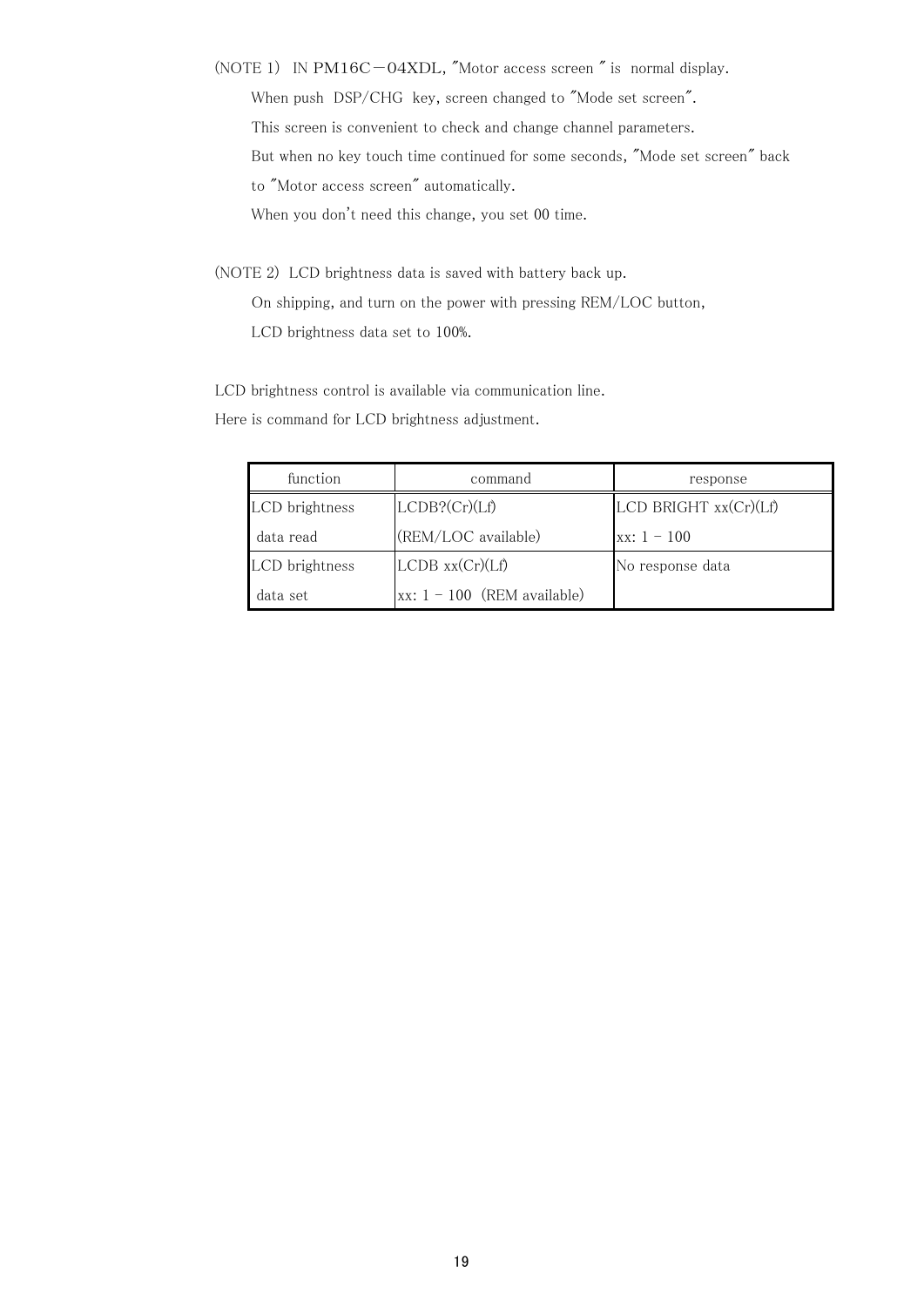## 5. Further Information

To use PM16C-04XDL correctly, following information help you to use one.

#### 5.1 motor speed

The temporal characteristic of the setting speed "H, M, and L" becomes a temporal characteristic shown in following figure in association with the selection of the acceleration and deceleration setting mode.

(1) Acceleration and deceleration setting  $"Const$  (constant acceleration drive)"

Acceleration and deceleration is not set.

CAUTION: Too fast speed setting causes motor step out.



(2) Acceleration and deceleration setting "Trape(trapezoidal form acceleration drive)"

#### Motor starts at "LSPD".

CAUTION: Large value of "LSPD" may not make smooth start of the motor.



(3) Acceleration and deceleration setting "Schar("S" shaped form acceleration drive)"

Motor starts at "LSPD".

CAUTION: Large value of "LSPD" may not make smooth start of the motor.



Increase speed A=1,000pps、Decrease speed B=3,000pps Smooth curve is "HSPD  $\leq$  LSPD + 4,000pps" a conversion.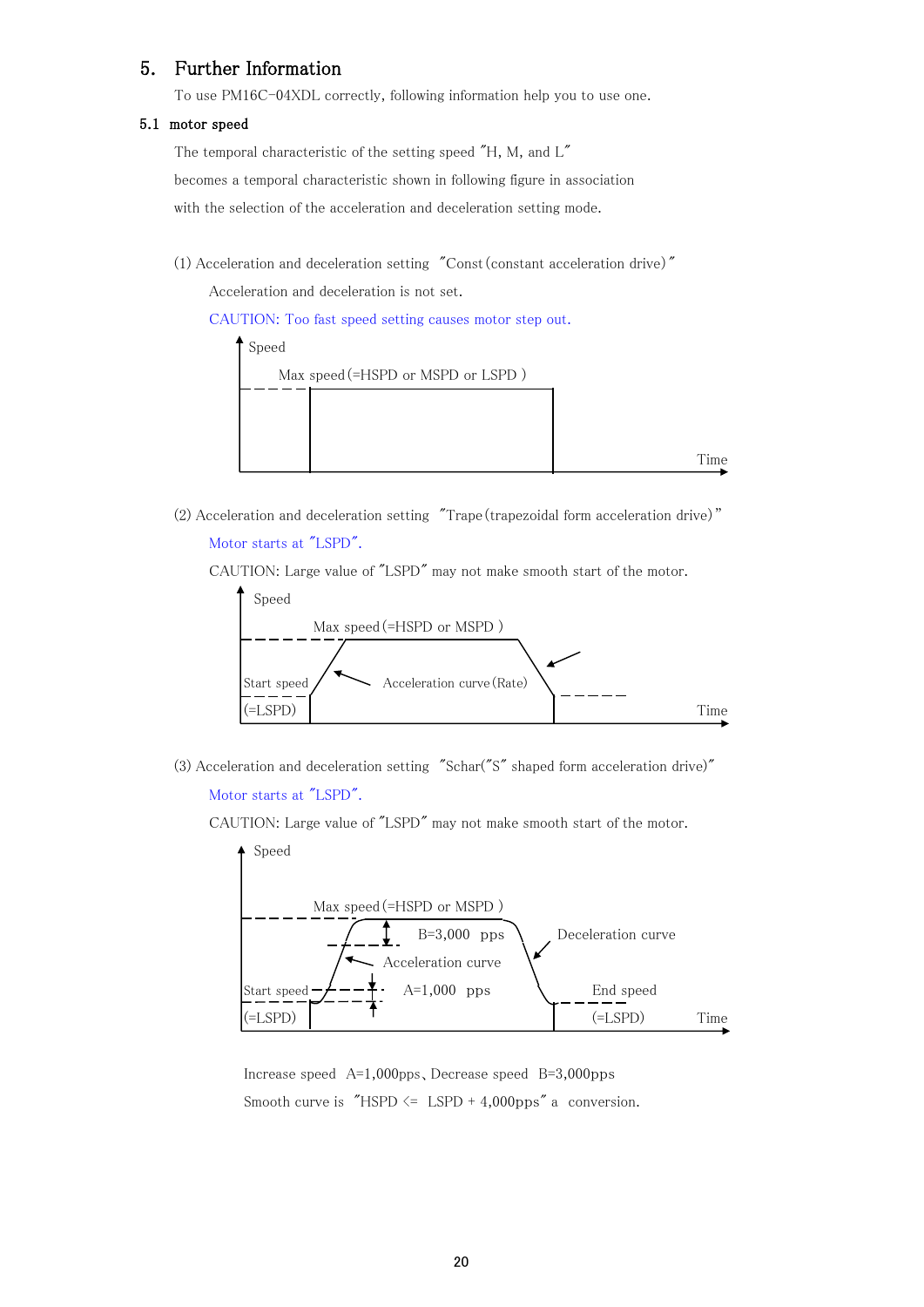#### 5.2 Timing chart of Timing out port

Pulse access channel output signals(TTL level) according to each channel pulse position. This is called timing mode.

There are two ways of timing output. One is "Gate mode" another is "Pulse mode".

This mode is available in remote and local mode. The way of setting is see 4.7 Timing Out setting.

(1) Gate mode



When you change Timing ready to # by  $\mid$  CHG  $\mid$  key, signal output "High" level between Gate Start position and Gate Stop position.

Mark # in motor access screen is standby state to pulse out.

It's useful to change Gate Start position and Gate Stop position.

This function is always available for preset start and stop position.

If you don't need this output, change mark  $\#$  to (sp). (sp) means "space" by CHG  $\vert$  key.

(2) Pulse mode



In pulse mode signal out only once to pulse direction.

To get this signal, it's need to set ready mark "#" by  $\mid$  CHG  $\mid$  key.

To get this signal continuously, it's need to set read before start position each time.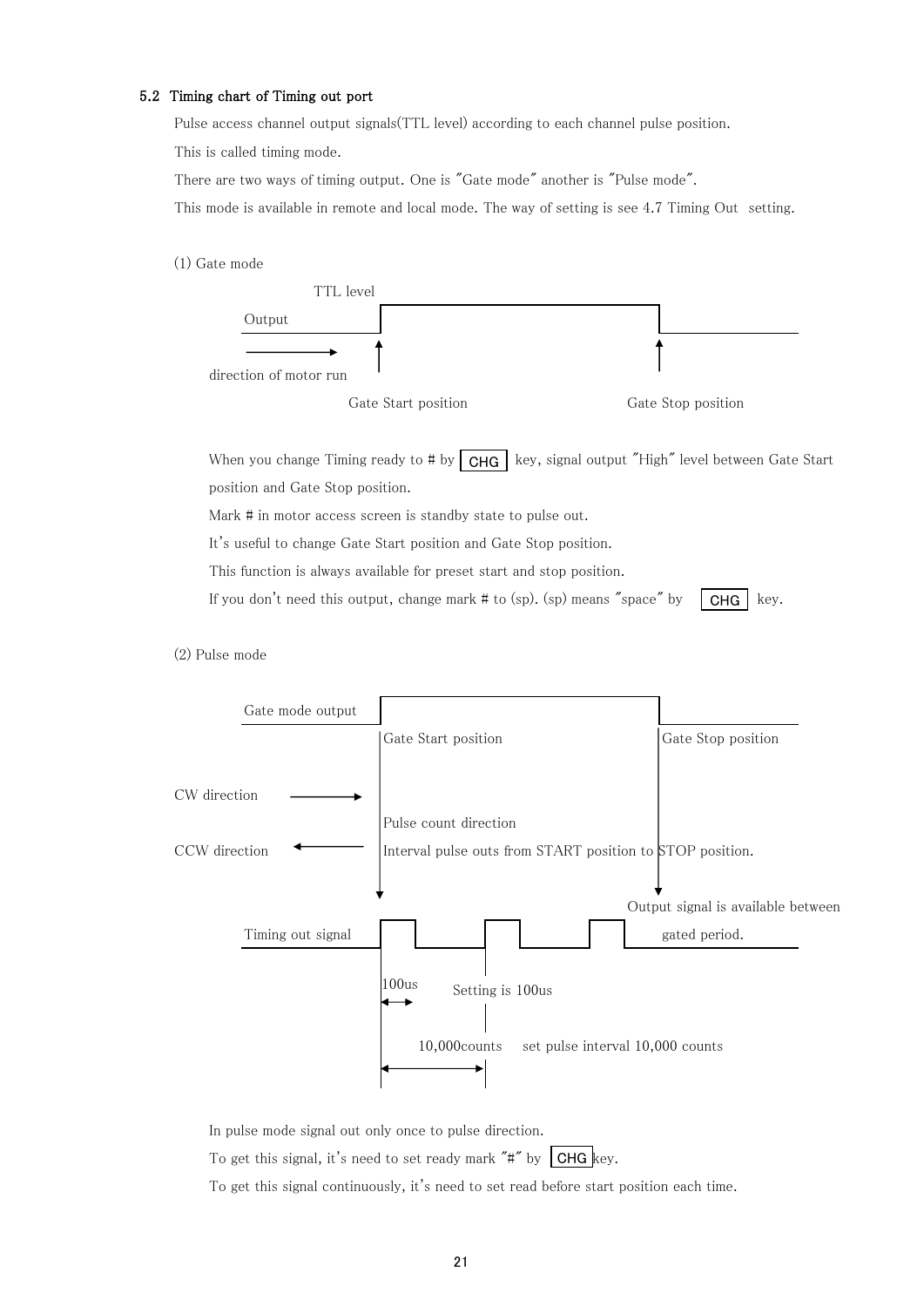To get this signal to CCW direction move, it's need to set "Gate stop position" < "Gate Start position". And initial position must be bigger than "Gate Start position" then timing out ready and start motor.

(In addition)

When in timing out mode, pulse position goes "Gate Start position" mark # turns (sp). When motor stopped between gated area, and back to start position, then start from "Gate start position", signal outs continuously.

Once motor go through "Gate Stop position", pulse out ability had finished then no output signal.

#### 5.3 Hand box control (Optional)

・04TYPE Hand box controller(PM16-HDX 4 axis control)



This controller is useful in local mode.

You can control A,B,C,D channels far from 3m of PM16C.

Preset speed is indicated by LED display.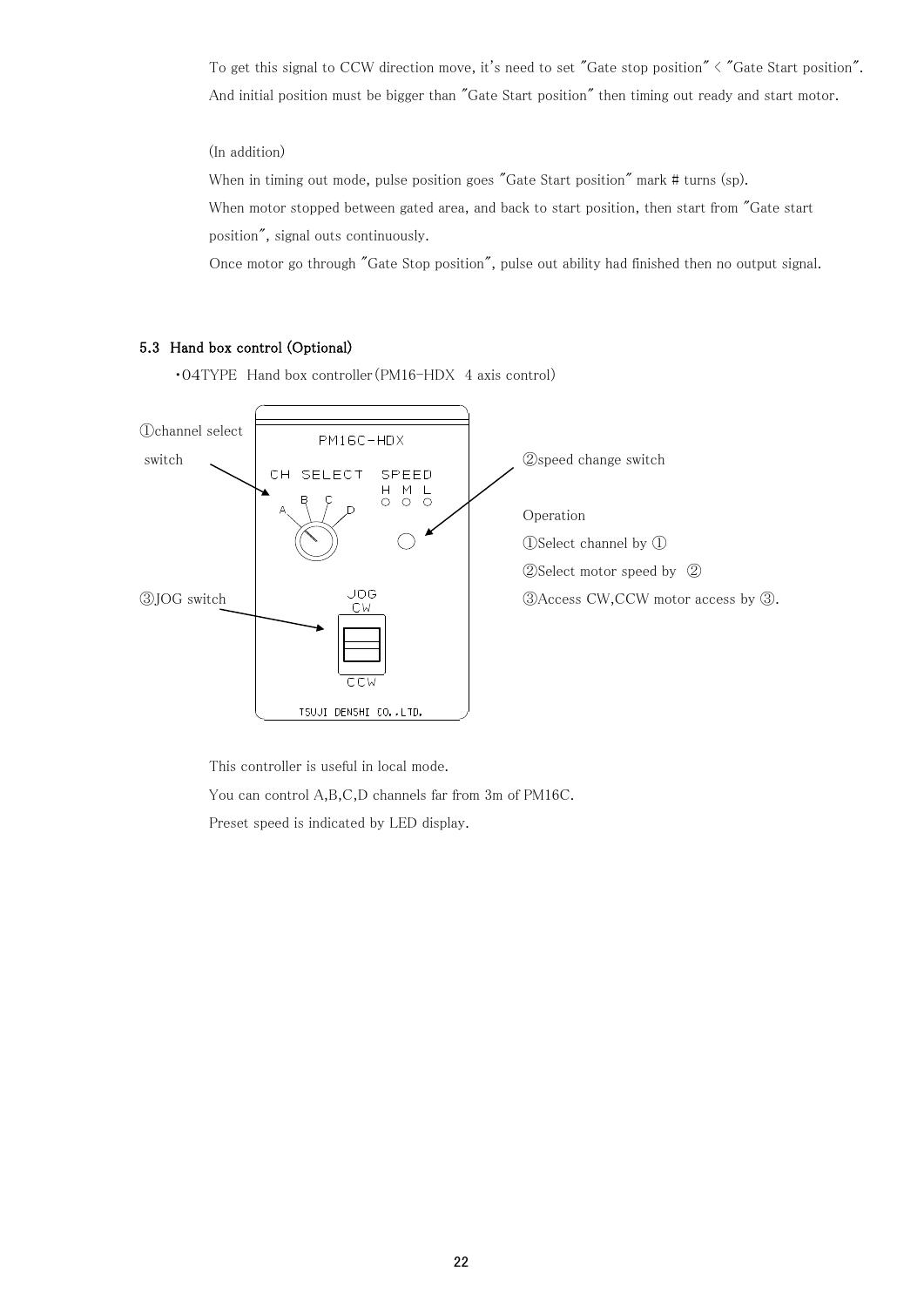・02TYPE Hand box controller(PM16-HDX 2 axis simultaneous control)



Incase of Type 02, 2 motors are activate simultaneously.

・16TYPE Hand box controller(PM16-HDX16 16 axis selected control)

0 to 15(F) channel control can be selected.



 $(\mathbf{\times}1)$  By over three second pressing of this button when it is remote,

 $H$ , M, and  $L''$  of the speed indicator lamp light, and then the speed change button will work as a motor STOP button. It is convenient to stop the motor at a place away from the unit by the Hand box. To change this mode to normal over three second pressing of this button.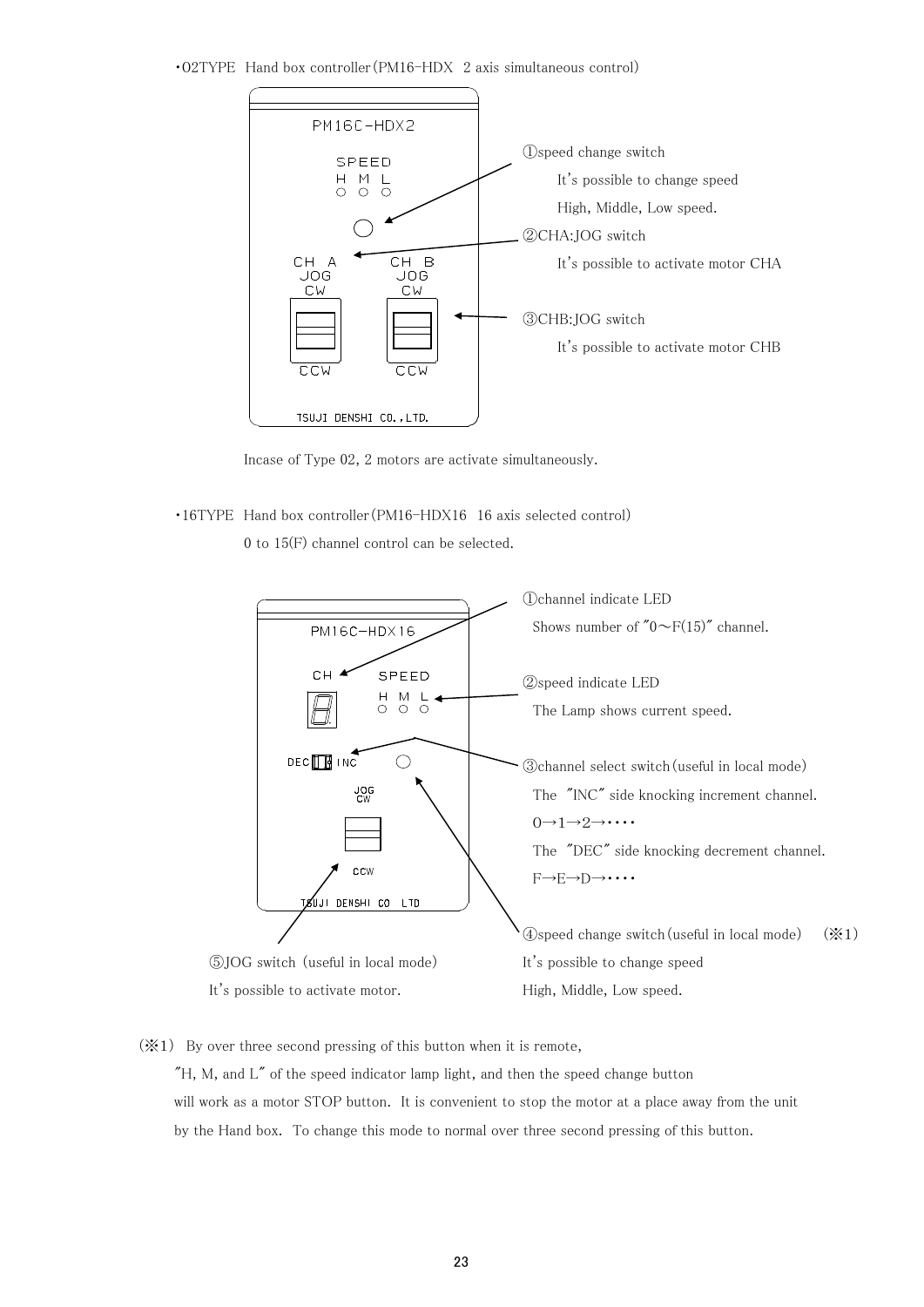#### 5.4 Setting the origin of home position

Sometimes to control pulse motor controller, It's need to set home position.

This unit has H.P mode. By this mode it's easy to get home position of mechanical origin point. Once H.P had got into unit, these related data are memorized.

(1) At the beginning

To get H.P data it's convenient to use origin sensor and origin limit switch.



To set H.P, it's need to decide the direction of detecting origin point. In this case, detect way is CW.

Once detect the origin point, motor stopped automatically and memorize the direction and H.P pulse data. In this case, motor speed must be low within response time of sensor. It's need to check the set speed.

(2) Selection of detecting ways

There are three ways of detecting origin point.

Some are in case of memorized data had existed and another is incase of no memorized data.

| <b>WAY</b> | ORIGINAL STATE                                    | DETECT WAY                        | PROCEDURES          | <b>ACCURACY</b> | <b>TIME</b>  |
|------------|---------------------------------------------------|-----------------------------------|---------------------|-----------------|--------------|
|            |                                                   |                                   | Manual operation    |                 | <b>SHORT</b> |
| A          | NO                                                | <b>MANUAL</b>                     | JOG CW, CCW or      |                 |              |
|            | <b>MEMORIZED</b>                                  |                                   | ISTART +IOG CW.CCW  |                 |              |
| B          | <b>DATA</b>                                       | <b>SEMI</b>                       | Hold "START" switch | ⊚               | <b>LONG</b>  |
|            |                                                   | <b>AUTOMATICAL</b>                | more than 1 sec.    |                 |              |
| $\subset$  | <b>EXISTED</b><br><b>MEMORIZED</b><br><b>DATA</b> | <b>SEMI</b><br><b>AUTOMATICAL</b> | Push "START" switch | ⊚               | <b>SHORT</b> |

#### [ WAY A ]

1. Set target channel to active.

 See fig1. When you set H.P to direction CW, you have to set motor position to CCW side against origin sensor, then move motor from CCW to CW side by operation switch JOG CW or START + JOG CW.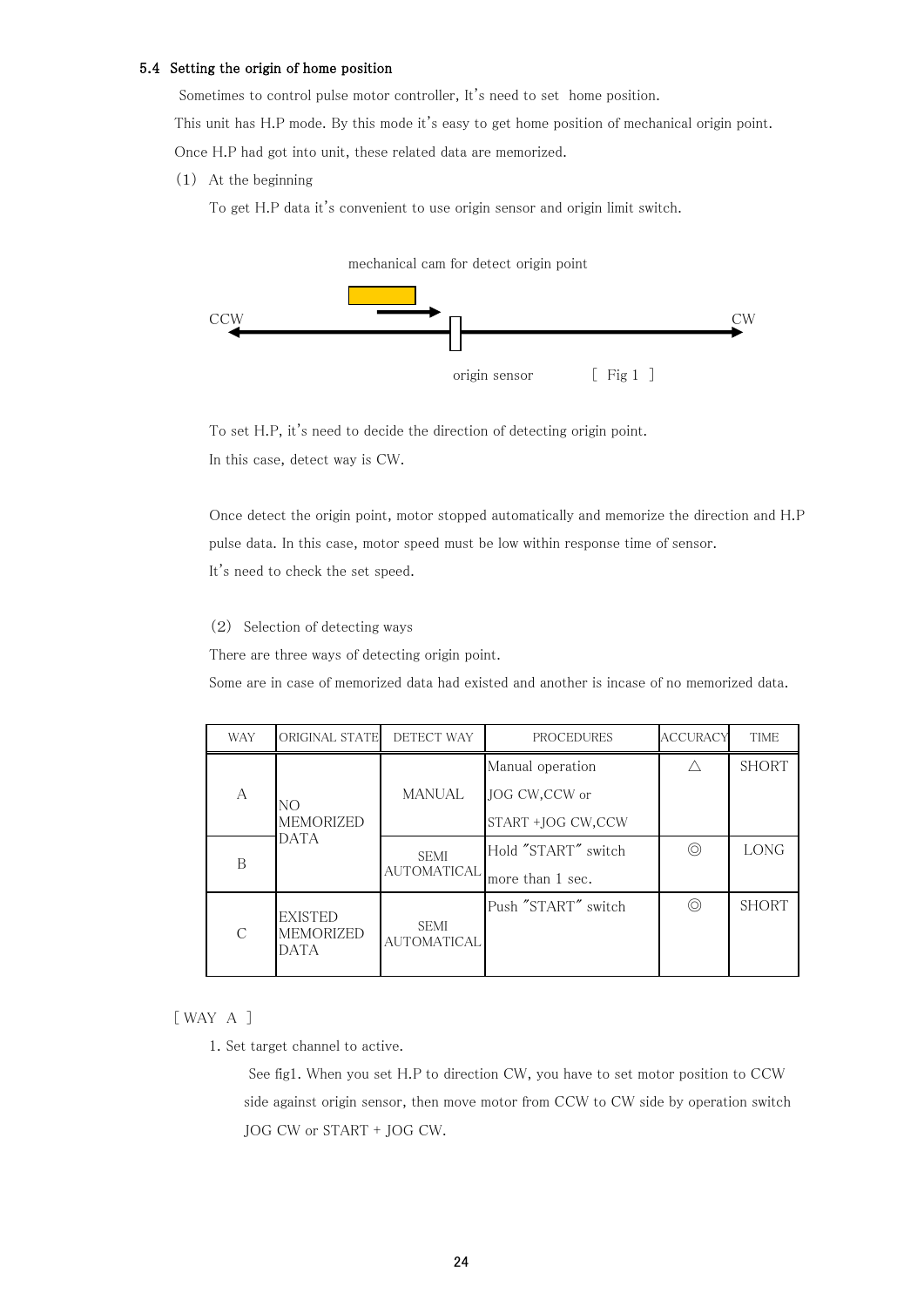2. Once detect the origin point, motor stopped suddenly, origin point procedures finished. Then the position of pulse data is memorized and displayed LCD screen. And direction of it CW had memorized in ORG.MEM 4.6 SETUP screen H.P set.

#### [ WAY B ]

1. Set target channel to active.

 See fig2. When you set H.P to direction CW, you have to set start direction to CCW. In this case ORG. START (4.4 P4 :Acceleration and deceleration setting) must be CCW. Then push START button more than 1 sec, it starts H.P action.

#### (a).In case of start position is in CW side against origin point



#### (b).In case of start position is in CCW side against origin point



2. Once detect the origin point, motor stopped suddenly, origin point procedures has finished. Then the position of pulse data is memorized and displayed LCD screen. And direction of it CW had memorized in ORG.MEM 4.4 SETUP screen H.P set.

While in this procedures, if you stop this operation by "STOP" switch, H.P hadn't been finished.

If in this procedures, CW or CCW limit switch or digital limit switch is activate, detecting procedures continue until STOP button on.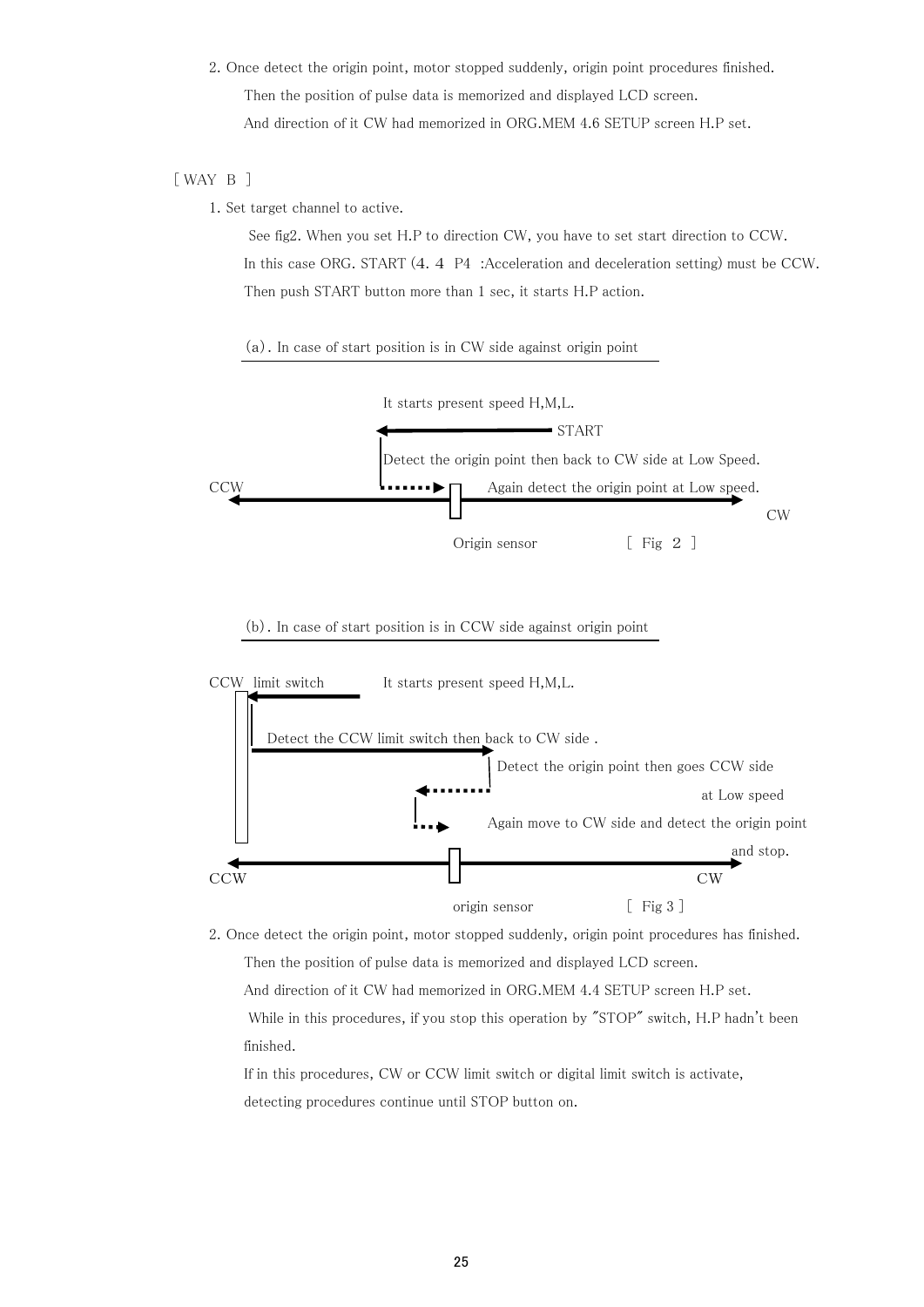#### [ WAY C ]

1. Set target channel to active.

In this case this set is resetting of H.P set.

According to related data, this mode is done in high accuracy and in short time automatically.

2.If you push START button, motor goes to origin direction by preset speed

to origin point  $\pm$  Offset Pulse area. Offset pulse is set by 4.4 SETUP screen H.P set. Default value of it is 100.



3.When motor enter the offset area, then goes to origin point at Low speed then detect the origin point and stopped motor. Thus H.P procedures has finished.

While in this procedures, CW, CCW limit switch activate or push STOP button,

This procedures stopped, H.P state is " NO. H.P".

 But even in this state, you set CHG key in MEM.POS (4.4 SETUP screen H.P set) you can bring back past data to display and set.

#### 5.5 Including the channel comment for each channel (available from Ver. 1.39  $\sim$ )

|   |  |  |  |  |  | ◠ | 3 | 4 | b |  |  |
|---|--|--|--|--|--|---|---|---|---|--|--|
|   |  |  |  |  |  | ◠ | з | 4 | b |  |  |
| o |  |  |  |  |  | ◠ | 3 | 4 | G |  |  |
| ື |  |  |  |  |  | c | з | 4 | ১ |  |  |

Each channel can include 3 letters comment.

Channel comment input is available for remote and local mode.

(1) Setting via front panel

With these button  $\left|\leftarrow\right| \left|\leftarrow\right|$   $\left|\leftarrow\right|$  on front panel, move the cursor for letter input, and number button, decide the letter.

Capital letter, small letter, number, and special character are available for channel comment.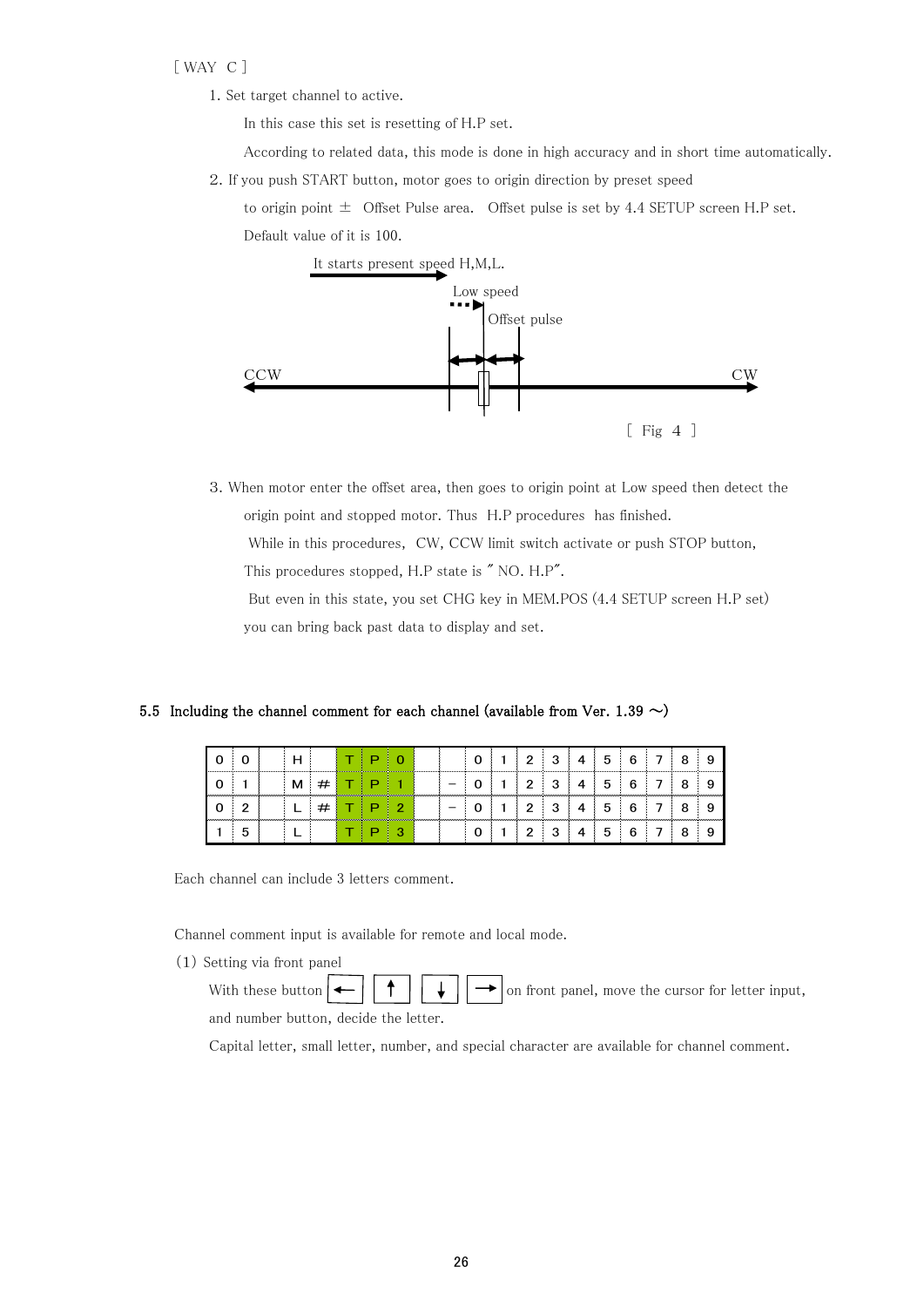Here is the Assignment of number button. Special states are seen as special states of  $S$  pecial states of  $S$ 



Each channel comment data is saved with battery back up.

On shipping, and turn on the power with pressing REM/LOC button, channel comment

data is set to the below initialized data. Be careful for the initialization of other data at the same time.

|     | Channel        | Channel comment |
|-----|----------------|-----------------|
| ata | ∩              | CH <sub>0</sub> |
|     | 1              | CH1             |
|     | $\overline{2}$ | CH2             |
|     |                |                 |
|     | 10             | <b>CHA</b>      |
|     | 11             | CHB             |
|     |                |                 |
|     | 15             | <b>CHF</b>      |

Initialized da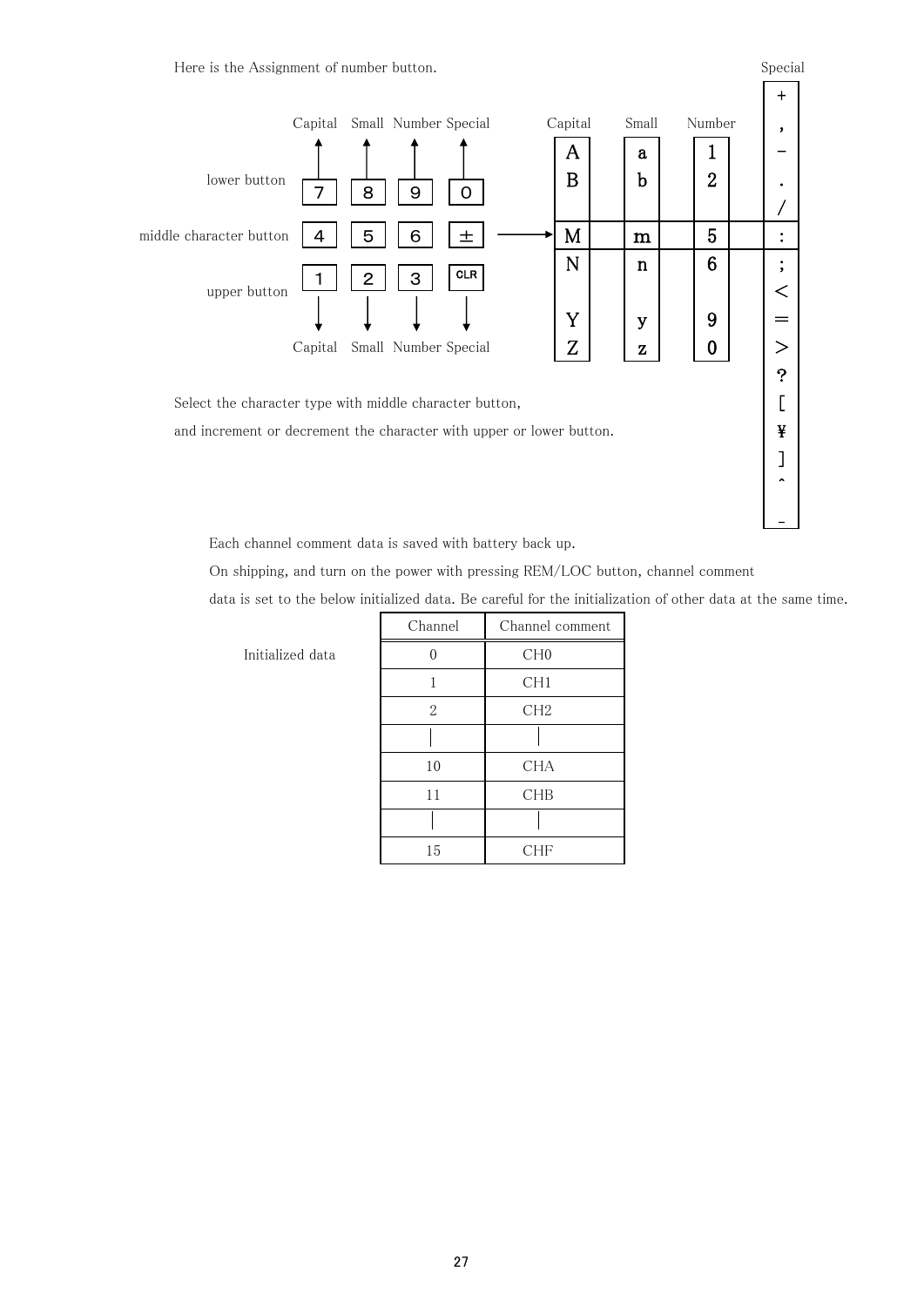(2) Setting via communication line

Here is the command for channel comment input.

| function                             | command                    | response                                                     |  |
|--------------------------------------|----------------------------|--------------------------------------------------------------|--|
| read the CH <sub>x</sub>             | CHCMNT?x(Cr)(Lf)           | CHx                                                          |  |
| comment $x:0-F$                      | (REM/LOC available)        | (CH <sub>x</sub> comment returns)                            |  |
| read all CH comment CHCMNT?a(Cr)(Lf) |                            | $CH0 CH1 CH2 \cdots CHF$                                     |  |
|                                      | a= all (REM/LOC available) |                                                              |  |
| set the comment                      | CHCMNTx YYY(Cr)(Lf)        | No response data, but LCD                                    |  |
| to CH <sub>x</sub><br>$x:0-F$        |                            | YYY: comment (REM available) change to channel comment mode. |  |

There is no command for all channel comment setting.

Here is the command for LCD display mode. (REM available)

| function           | command              | response         |
|--------------------|----------------------|------------------|
| change to          | LCD_DISP T(Cr)(Lf)   | No response data |
| timing output mode |                      |                  |
| change to channel  | $LCD_DISP C(Cr)(Lf)$ | No response data |
| comment mode       |                      |                  |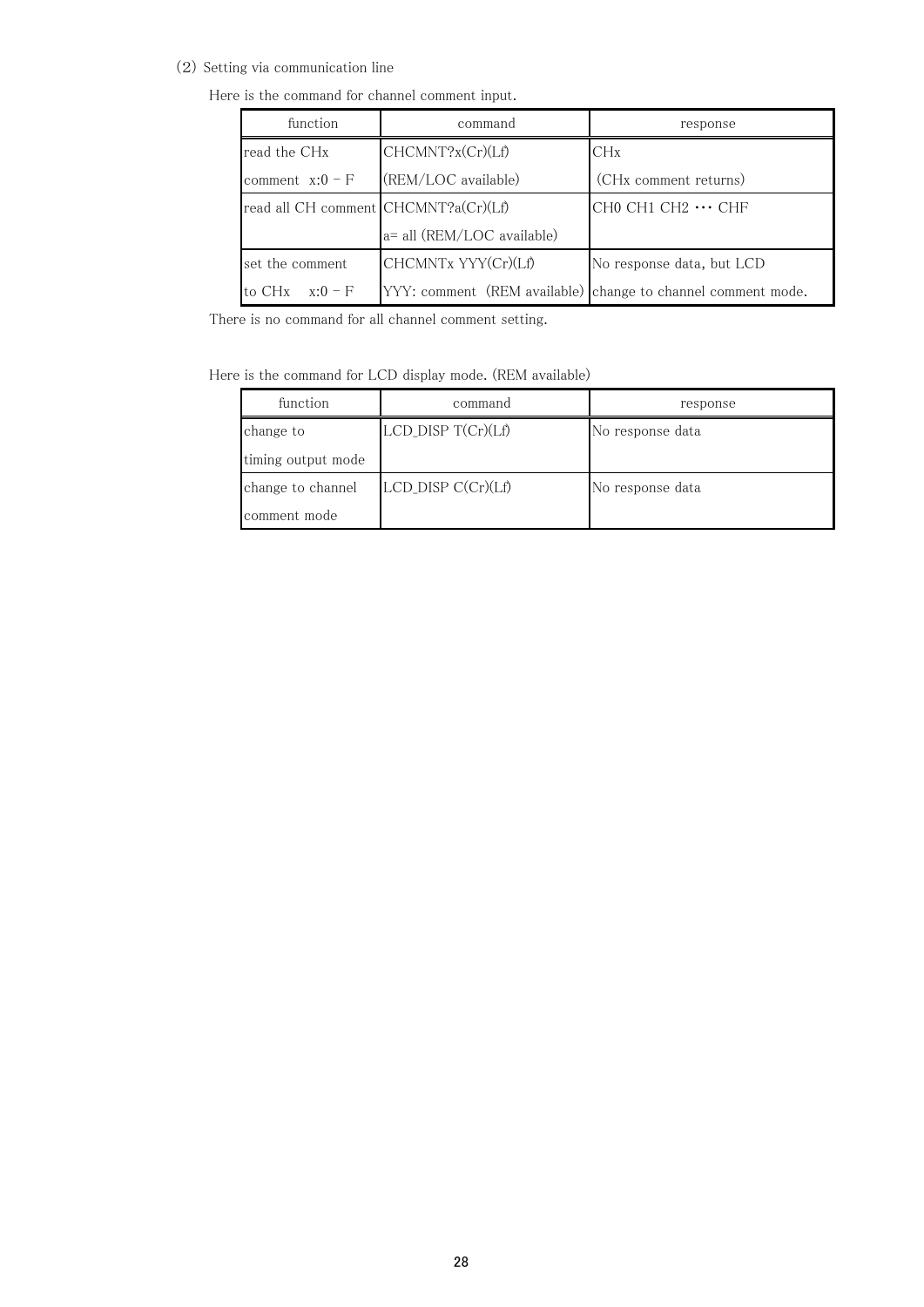# 6.Rear panel

# 6.1 Appearance of rear panel is as follows



Connectors of CH0 to CH15 are located in order.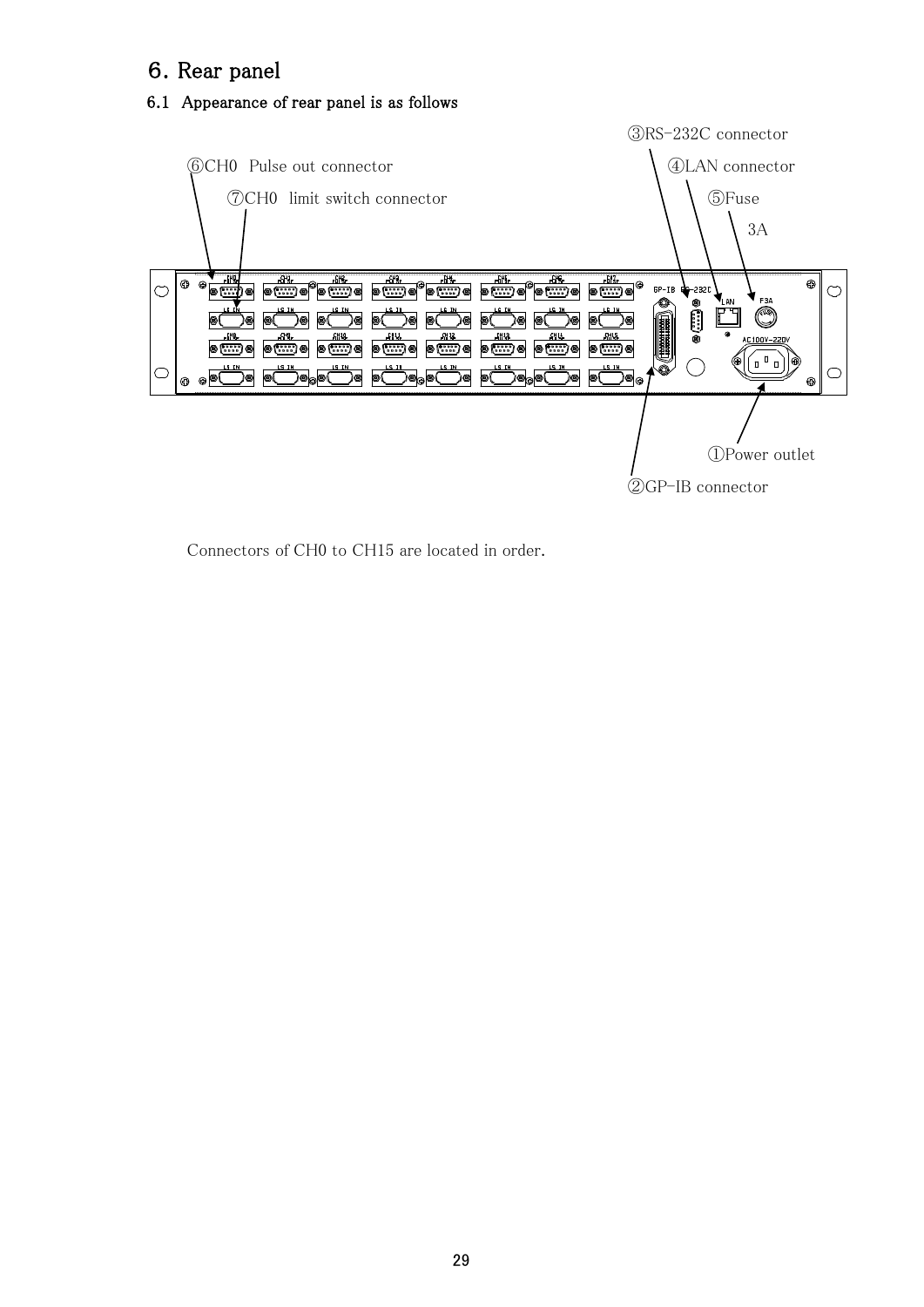

### (NOTE)

- ・ Shell size of connector is different from manufactures.
- ・ Select the outside dimension of width of connector is under 35 mm.
- ・ Our recommend one is DE-C1-J6(JAE), XM2S-0911(OMRON), HDE-CTF(HIROSE).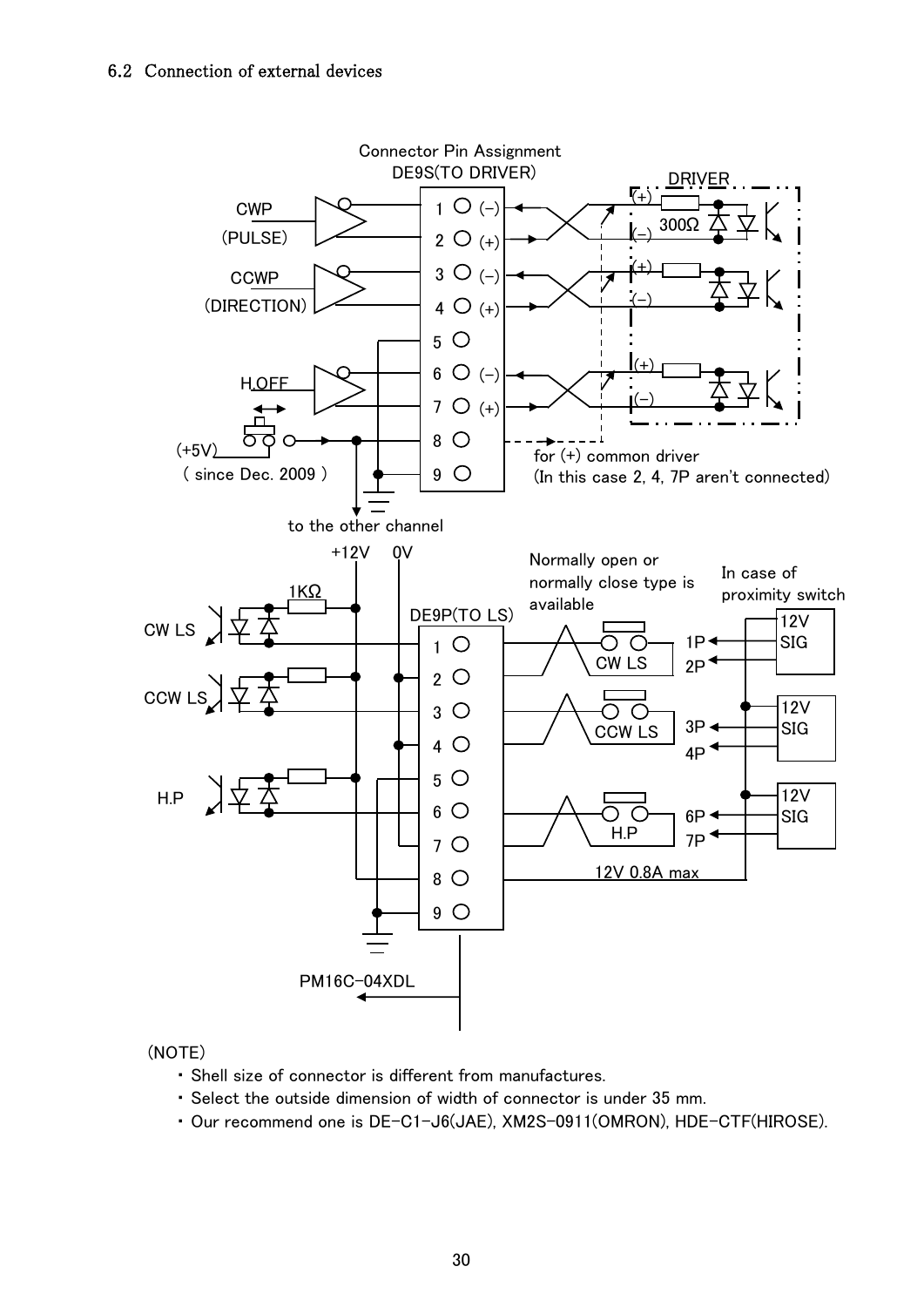# 7. Acceleration and Deceleration Rate

Acceleration and Deceleration Rate are given by code number  $0 - 115$  those mean actual rate data below.

| No.            | <b>RATE</b> | No.    | <b>RATE</b> | No.    | <b>RATE</b> | No.    | <b>RATE</b> | No. | <b>RATE</b> | No. | <b>RATE</b> |
|----------------|-------------|--------|-------------|--------|-------------|--------|-------------|-----|-------------|-----|-------------|
| $\overline{0}$ | 1000        | 20     | 150         | 40     | 22          | 60     | 3.3         | 80  | 0.47        | 100 | 0.068       |
| 1              | 910         | 21     | 130         | 41     | 20          | 61     | 3.0         | 81  | 0.43        | 101 | 0.062       |
| $\overline{2}$ | 820         | 22     | 120         | 42     | 18          | 62     | 2.7         | 82  | 0.39        | 102 | 0.056       |
| 3              | 750         | 23     | 110         | 43     | 16          | 63     | 2.4         | 83  | 0.36        | 103 | 0.051       |
| 4              | 680         | 24     | 100         | 44     | 15          | 64     | 2.2         | 84  | 0.33        | 104 | 0.047       |
| 5              | 620         | $25\,$ | 91          | 45     | 13          | 65     | 2.0         | 85  | 0.30        | 105 | 0.043       |
| 6              | 560         | 26     | 82          | 46     | 12          | 66     | 1.8         | 86  | 0.27        | 106 | 0.039       |
| $\overline{7}$ | 510         | 27     | 75          | 47     | 11          | 67     | 1.6         | 87  | 0.24        | 107 | 0.036       |
| 8              | 470         | 28     | 68          | 48     | $10\,$      | 68     | 1.5         | 88  | 0.22        | 108 | 0.033       |
| 9              | 430         | 29     | 62          | 49     | 9.1         | 69     | 1.3         | 89  | 0.20        | 109 | 0.030       |
| 10             | 390         | 30     | 56          | 50     | 8.2         | 70     | 1.2         | 90  | 0.18        | 110 | 0.027       |
| 11             | 360         | 31     | $51\,$      | $51\,$ | 7.5         | $71\,$ | 1.1         | 91  | 0.16        | 111 | 0.024       |
| 12             | 330         | 32     | 47          | 52     | 6.8         | 72     | 1.0         | 92  | 0.15        | 112 | 0.022       |
| 13             | 300         | 33     | 43          | 53     | 6.2         | 73     | 0.91        | 93  | 0.13        | 113 | 0.020       |
| 14             | 270         | 34     | 39          | 54     | 5.6         | 74     | 0.82        | 94  | 0.12        | 114 | 0.018       |
| 15             | 240         | 35     | 36          | 55     | 5.1         | 75     | 0.75        | 95  | 0.11        | 115 | 0.016       |
| 16             | 220         | 36     | 33          | 56     | 4.7         | 76     | 0.68        | 96  | 0.10        |     |             |
| 17             | 200         | 37     | 30          | 57     | 4.3         | 77     | 0.62        | 97  | 0.091       |     |             |
| 18             | 180         | 38     | 27          | 58     | 3.9         | 78     | 0.56        | 98  | 0.082       |     |             |
| 19             | 160         | 39     | 24          | 59     | 3.6         | 79     | 0.51        | 99  | 0.075       |     |             |

Rate Data Table ( unit: ms/1000pps )

| $\frac{1}{2}$    | RATE | No |
|------------------|------|----|
| $\overline{0}$   | 22   | 60 |
| $\mathbf{1}$     | 20   | 61 |
| $\overline{2}$   | 18   | 62 |
| 3                | 16   | 63 |
| $\overline{4}$   | 15   | 64 |
| $5\overline{)}$  | 13   | 65 |
| $6\phantom{1}6$  | 12   | 66 |
| $\overline{7}$   | 11   | 67 |
| 8                | 10   | 68 |
| 9                | 9.1  | 69 |
| $\boldsymbol{0}$ | 8.2  | 70 |
| $\mathbf{1}$     | 7.5  | 71 |
| $\overline{2}$   | 6.8  | 72 |
| 3                | 6.2  | 73 |
| $\overline{4}$   | 5.6  | 74 |
| $\overline{5}$   | 5.1  | 75 |
| 6                | 4.7  | 76 |
| $\overline{7}$   | 4.3  | 77 |
| 8                | 3.9  | 78 |
|                  |      |    |

| $\frac{1}{2}$ | No. | RATI  |
|---------------|-----|-------|
|               | 80  | 0.47  |
|               | 81  | 0.43  |
|               | 82  | 0.39  |
|               | 83  | 0.36  |
|               | 84  | 0.33  |
|               | 85  | 0.30  |
|               | 86  | 0.27  |
|               | 87  | 0.24  |
|               | 88  | 0.22  |
|               | 89  | 0.20  |
|               | 90  | 0.18  |
|               | 91  | 0.16  |
|               | 92  | 0.15  |
|               | 93  | 0.13  |
|               | 94  | 0.12  |
|               | 95  | 0.11  |
|               | 96  | 0.10  |
|               | 97  | 0.091 |
|               | 98  | 0.082 |
|               | 99  | 0.075 |

| No. | <b>RATE</b> |
|-----|-------------|
| 100 | 0.068       |
| 101 | 0.062       |
| 102 | 0.056       |
| 103 | 0.051       |
| 104 | 0.047       |
| 105 | 0.043       |
| 106 | 0.039       |
| 107 | 0.036       |
| 108 | 0.033       |
| 109 | 0.030       |
| 110 | 0.027       |
| 111 | 0.024       |
| 112 | 0.022       |
| 113 | 0.020       |
| 114 | $_{0.018}$  |
| 115 | 0.016       |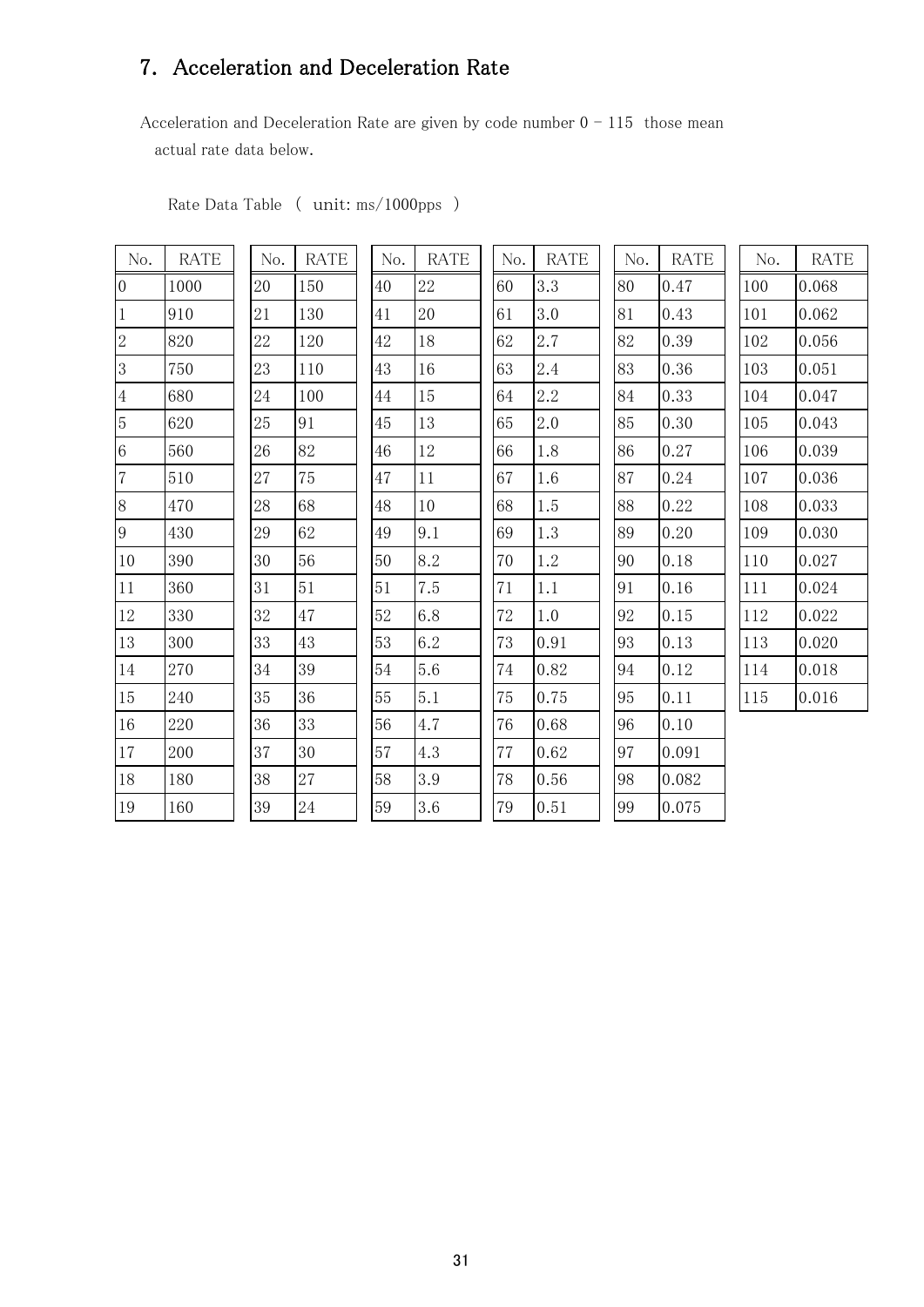#### 8. Performance and specifications

| Term            | <b>ITEM</b>             | <b>REMARKS</b>                                                            |
|-----------------|-------------------------|---------------------------------------------------------------------------|
| Power           | Voltage and frequency   | $85 \sim 264$ V AC, $47 \sim 440$ Hz,<br>50VA                             |
| IN/OUT          | Control motor           | 16 motors can be controlled                                               |
|                 | Capability              | 4 motors can be controlled synchronously or simultaneously                |
|                 | Out put                 | CW, CCW, HOLE OFF (5V, 8mA: line driven) for each 16 motor                |
|                 |                         | driver                                                                    |
|                 | Pulse rate              | $1 \sim 5MPPS$                                                            |
|                 | Pulse control number    | $0 \sim \pm 2,147,483,647$                                                |
|                 | Acceleration and        | $1048.56 \sim 0.0125$ ms/KHz                                              |
|                 | deceleration rate       |                                                                           |
|                 | Acceleration and        | Constant speed, S-character form, trapezoidal form                        |
|                 | deceleration form       |                                                                           |
|                 | Output format           | 2 pulse / 1 pulse and 1 direction                                         |
|                 | Pulse out connector     | DE9S(F)/PM16C-05XDL, RJ-4/PM-16C04XR                                      |
|                 | Limit switch input      | CW-LS, CCW-LS, HOME-LS 12V 5mA (minus common) and power                   |
|                 |                         | supply $+12V$ for censer for each motor (total 1A).                       |
|                 | Limit switch connector  | DE9S(M)/PM16C-05XDL, RJ-4/PM-16C04XR                                      |
| LCD display     | Characters and lines of | PM16C-04XDL: 20charactors $\times$ 4 lines (Size : 9.2H $\times$ 4.8W)    |
|                 | display device          |                                                                           |
|                 | Display contents in     | channel number, current position of $\pm 10$ digit number, speed display, |
|                 | control mode            | contents of limit switch, relative moving value, preset count value,      |
|                 |                         | home position information, panel operation ready/not ready                |
|                 | Display contents in     | limit switch setting information, pulse output mode, value of speed       |
|                 | data set mode           | HSPD/MSPD/LSPD, acceleration and deceleration rate value,                 |
|                 |                         | Push button stop mode, origin detect function, timing pulse generate      |
|                 |                         | function, RS232C settings, GP-IB settings, HAND BOX selection,            |
|                 |                         | FIRMWARE version selection                                                |
| Panel push      | PM16C-04XDL             | switch and button: CH-SEL, JOG CW/CCW, channel act,                       |
| button and lamp |                         | REM/LOC, SETUP, PRESET, START, STOP, CURSOR, CHG,                         |
|                 |                         | MODE, ten-key                                                             |
|                 |                         | lamp: limit switch, home position, hold off, motor select, PRESET,        |
|                 |                         | START, STOP, REM/LOC, SETUP, MODE                                         |
| Numeric button  |                         | channel selection by ten-key and cursor key. Selection of control         |
| and cursor      |                         | ready/not ready for each channel, and change preset values.               |
| button          |                         | selectable speed of H, M, L for each channel.                             |
|                 |                         | and preset speed value of H,M,L for each channel.                         |
| Control         | PRESET                  | preset specified data to the selected display                             |
|                 | <b>START</b>            | moving start for selected channel according to the mode                   |
|                 | <b>STOP</b>             | stop moving for selected channel                                          |
|                 | JOG                     | jog stepping for selected channel                                         |